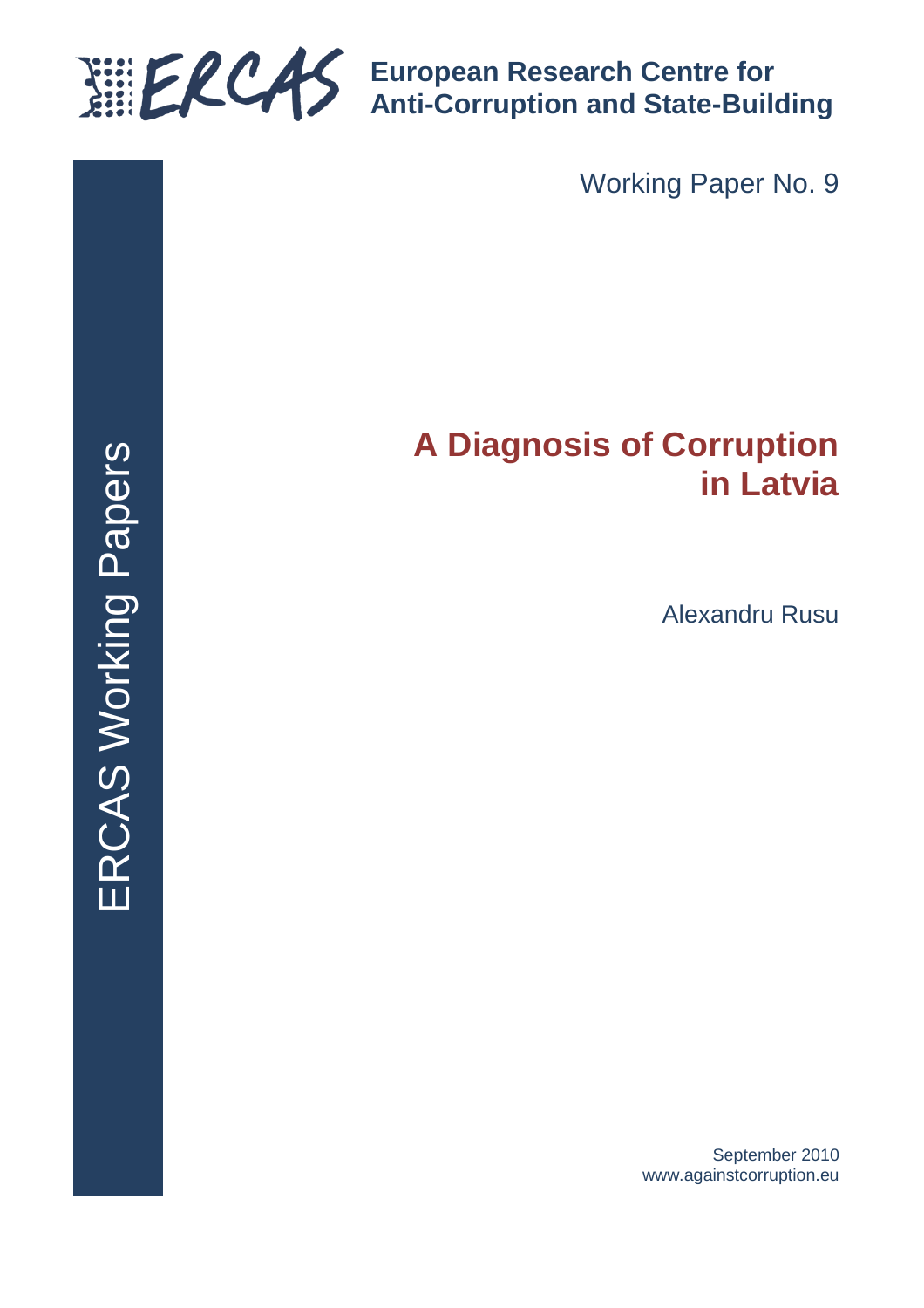# **Contents**

| 1. | <b>Corruption overview</b>                    | 3  |
|----|-----------------------------------------------|----|
|    | Type of corruption                            | 5  |
| 2. | <b>Civil society overview</b>                 | 8  |
|    | Civil society strength                        | 9  |
|    | Civil society reputation                      | 10 |
| 3. | Government and political society overview     | 14 |
|    | Historical evolution of anticorruption        | 16 |
|    | Overview of political parties                 | 18 |
|    | Politicians elected on anticorruption tickets | 19 |
|    | Corrupt politicians reelected                 | 19 |
|    | Parties associated with corruption            | 20 |
| 4. | <b>Voters overview</b>                        | 20 |
| 5. | <b>References</b>                             | 21 |

| Figure 1: Corruption perception in Latvia                                              | 3              |
|----------------------------------------------------------------------------------------|----------------|
| Figure 2: Corruption assessment in Latvia                                              | 3              |
| Figure 3: Freedom House's assessment of the Judicial Framework and Democracy in Latvia | $\overline{4}$ |
| Figure 4: Economist Intelligence Unit's assessment of Democracy in Latvia              | 4              |
| Figure 5: Assessment of Latvia's integrity, 2007                                       | 5              |
| Figure 6: USAID's assessment of NGO sustainability in Latvia                           | 8              |
| Figure 7: Freedom House's assessment of Civil Society and Independent Media in Latvia  | 8              |
| Figure 8: Freedom House's assessment of Freedom of the Press in Latvia                 | 9              |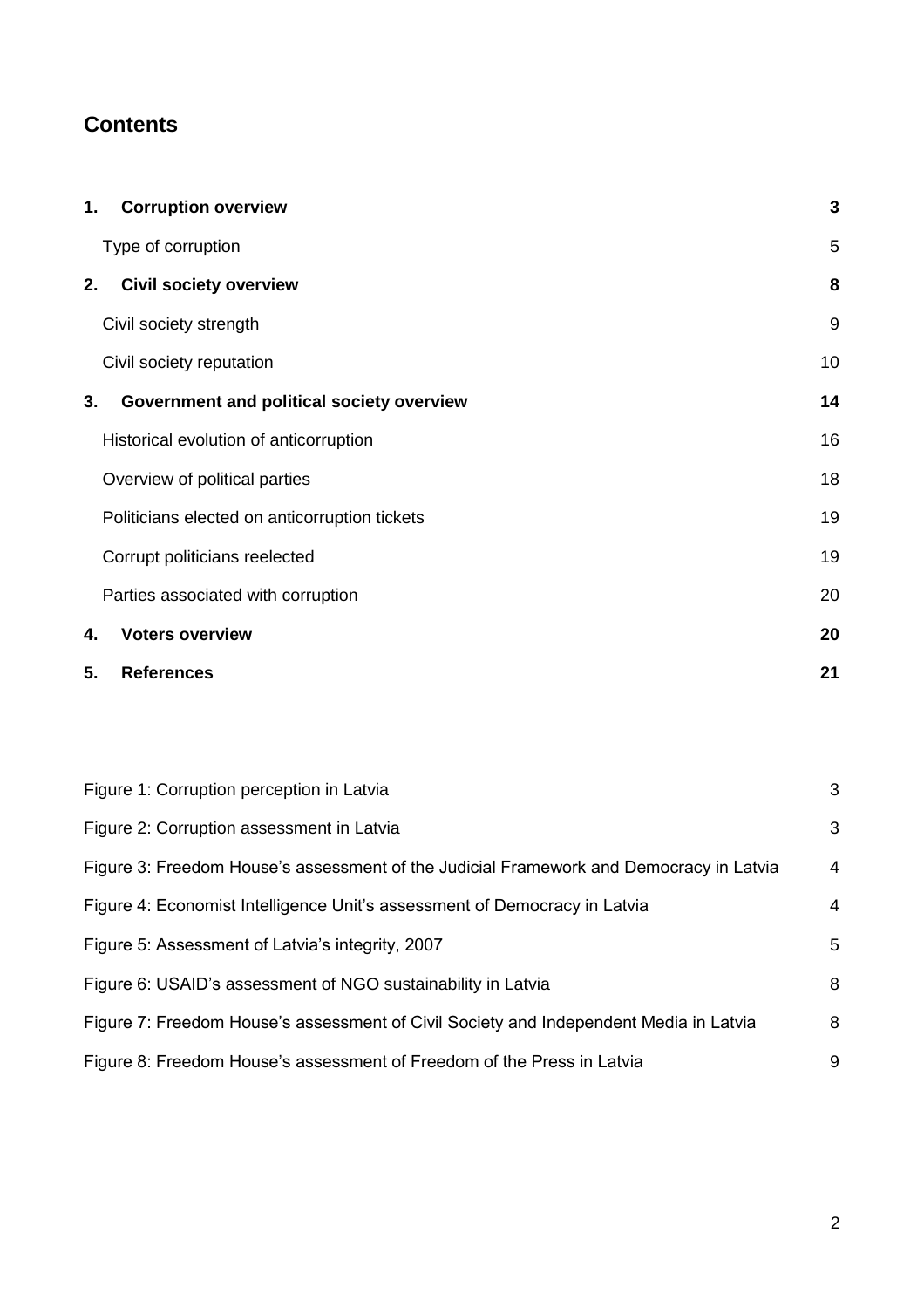# <span id="page-2-0"></span>**1. Corruption overview**

Drawing on the indicators used by international monitoring organizations, corruption appears as an important governance problem in Latvia (Figures 1 and 2). One visible evolution is the 2008-2009 backlash in the fight against corruption, indicated by worse scores than in the previous years. In fact, Latvia currently seems to have returned to the corruption level it had when it join the EU in 2004.

| Latvia                                                   | 2003 | 2004 | 2005 | 2006 | 2007 | 2008 | 2009 |
|----------------------------------------------------------|------|------|------|------|------|------|------|
| TI, Corruption Perception Index *                        | 3.8  | 4.0  | 4.2  | 4.7  | 4.8  | 5.0  | 4.5  |
| Eurobarometer, Attitudes towards Corruption<br>Survey ** | n/a  | n/a  | 79   | n/a  | 82   | n/a  | 84   |
| TI-Latvia Delna, Corruption perception survey<br>***     | n/a  | n/a  | 52   | n/a  | 58   | n/a  | 58   |

**Figure 1: Corruption perception in Latvia**

\* 10 points scale with a higher number being less corrupt

\*\* The table shows the percentages of "totally agree" and "tend to agree" answers to the question: "Corruption is a major problem in your country". Thus a higher value indicates a higher level of perceived corruption.

**\*\*\*** The table shows percentages of population answering "not personally touched by corruption" when asked "What kind of corruption you've personally experienced in the past 2 years?". Thus a higher value indicates a lower level of perceived corruption.

| Year                                                   | 1996 | 1998 | 1999-<br>2000 | 2001 | 2002 | 2003 | 2004 | 2005 | 2006 | 2007 | 2008 | 2009 |
|--------------------------------------------------------|------|------|---------------|------|------|------|------|------|------|------|------|------|
| Freedom<br>House,<br>Nations in<br>Transit*            | n/a  | n/a  | 3.50          | 3.50 | 3.75 | 3.50 | 3.50 | 3.50 | 3.25 | 3.00 | 3.00 | 3.25 |
| World Bank,<br>Worldwide<br>Governance<br>Indicators** | 28   | 62   | 59            | n/a  | 60   | 64   | 63   | 67   | 68   | 68   | 65   | n/a  |

**Figure 2: Corruption assessment in Latvia**

\* 7 points scale with a higher number being more corrupt

\*\* 100 points scale with higher values indicating a better control of corruption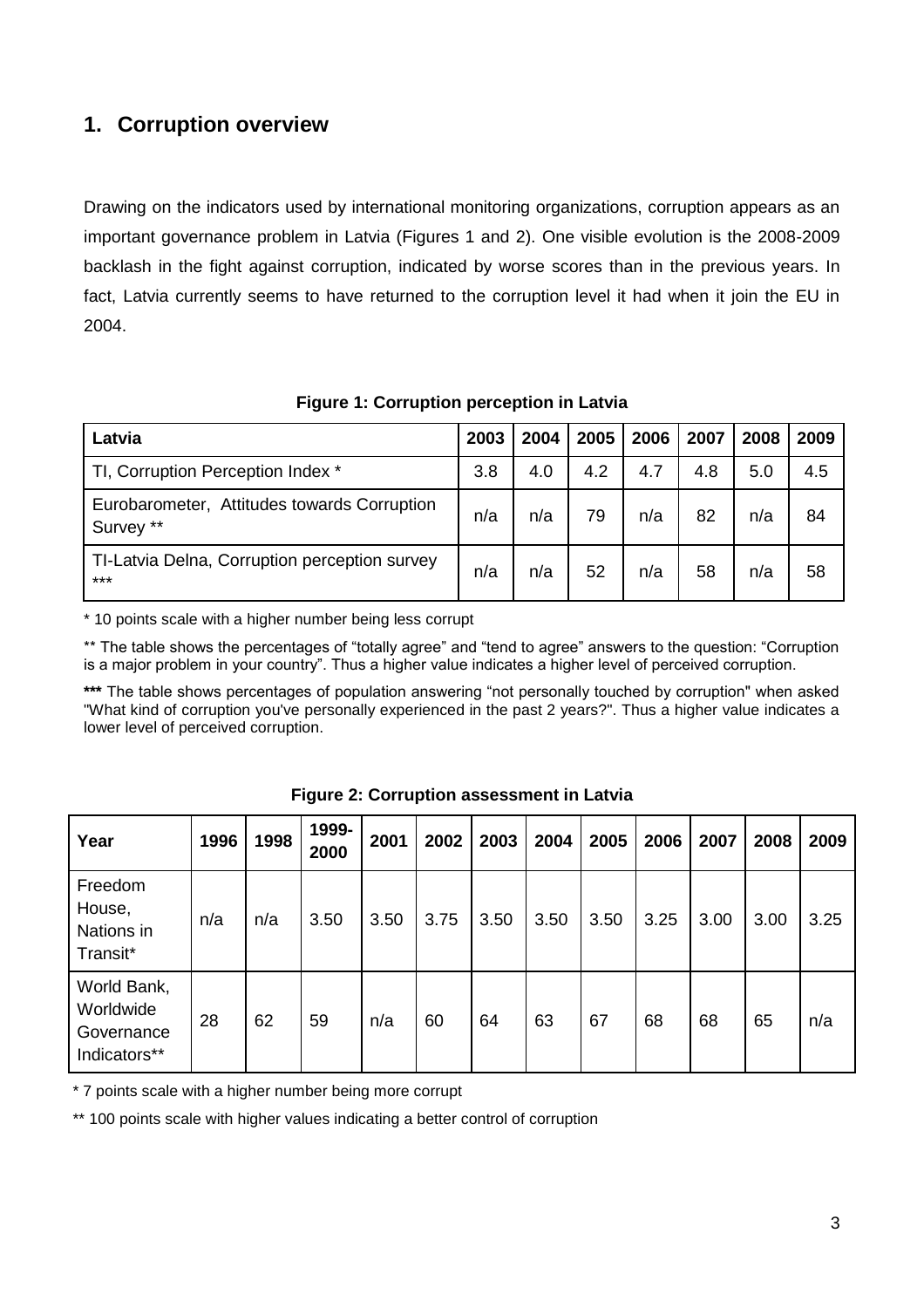Indicators measuring the level of democracy and the quality of the judiciary have similar low values in Latvia. According to the Economist Intelligence Unit's Democracy Index Latvia is still a flawed democracy while the Nations in Transit Democracy score has in 2009 the same value as in 2004 (2.17 vs. 2.18). The overall Integrity Scorecard value of 84, which is indicative of a strong level of integrity, shows that key anti-corruption safeguards exist in Latvia. However, when correlated with the high levels of corruption, this score might also suggest window-dressing and poor enforcement.

**Figure 3: Freedom House's assessment of the Judicial Framework and Democracy in Latvia**

|                                              | 1999-<br>2000 | 2001 | 2002 | 2003 | 2004 | 2005 | 2006 | 2007 | 2008 | 2009 |
|----------------------------------------------|---------------|------|------|------|------|------|------|------|------|------|
| Judicial<br>Framework<br>and<br>Independence | 2.00          | 2.00 | 2.00 | 2.25 | 2.00 | 1.75 | 1.75 | 1.75 | 1.75 | 1.75 |
| Democracy<br>Score                           | 2.29          | 2.21 | 2.25 | 2.25 | 2.17 | 2.14 | 2.07 | 2.07 | 2.07 | 2.18 |

Source: Freedom House, Nations in Transit Report, 2009

Note: 7 points scale with a higher number indicating a worse position.

|                        | 2006             | 2008             |
|------------------------|------------------|------------------|
| Rank                   | 43 of 167        | 46 of 167        |
| Type                   | flawed democracy | flawed democracy |
| Overall score          | 7.37             | 7.23             |
| Eastern Europe Average | 5.76             | 5.68             |

**Figure 4: Economist Intelligence Unit's assessment of Democracy in Latvia**

Source: Economist Intelligence Unit, Democracy Index

Note: 10 points scale with a higher number indicating a higher level of democracy. Scores of 6 to 7.9 indicate a flawed democracy.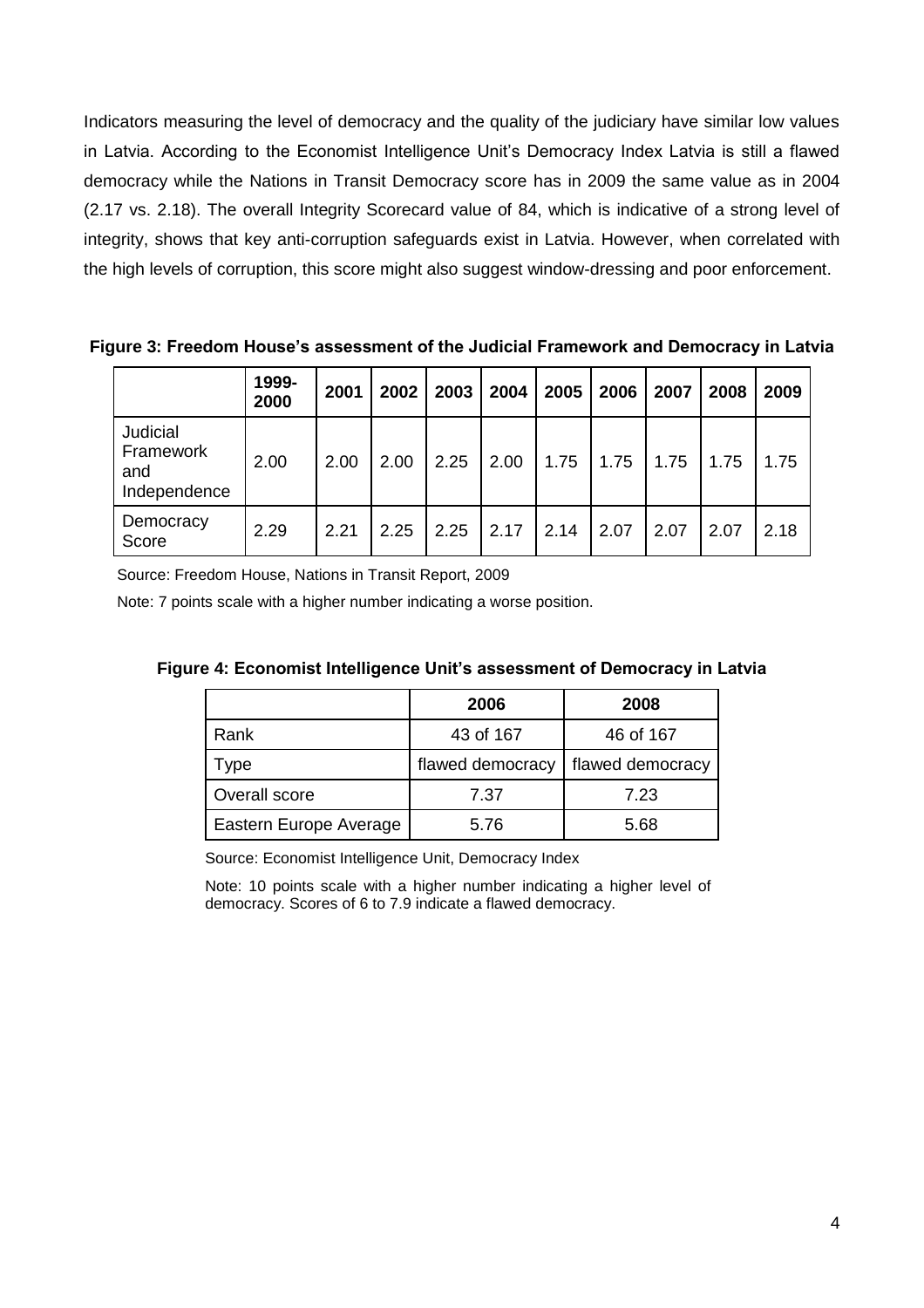| <b>Anti-Corruption and Rule of Law</b>  | 85  | <b>Strong</b>      |
|-----------------------------------------|-----|--------------------|
| <b>Anti-Corruption Law</b>              | 100 | <b>Very Strong</b> |
| <b>Anti-Corruption Agency</b>           | 87  | Strong             |
| Rule of Law                             | 75  | Moderate           |
| <b>Law Enforcement</b>                  | 79  | Moderate           |
| <b>Administration and Civil Service</b> | 85  | <b>Strong</b>      |
| <b>Civil Service Regulations</b>        | 88  | Strong             |
| <b>Whistle-blowing Measures</b>         | 81  | Strong             |
| Procurement                             | 88  | Strong             |
| Privatization                           | 84  | Strong             |

**Figure 5: Assessment of Latvia's integrity, 2007**

Source: Global Integrity, Integrity Indicators Scorecard 2007

Note: 100 points scale with a higher number indicating a better score. Scores of 90 to 100 are considered "Very Strong", 80 to 89 "Strong" and 70 to 79 "Moderate".

# <span id="page-4-0"></span>**Type of corruption**

Concerning the type of corruption, state capture has been associated with Latvia for more than a decade (see Box 1). According to a World Bank study, at the end of the 1990s Latvia was suffering from a severe case of state capture, or excessive influence of oligarchs over political parties and the media. This diagnosis was reconfirmed as Latvia's main corruption problem by subsequent international observers, including the last assessment before EU accession when corruption requirements were only "partially" met. However, an improvement can be noted, the 2010 Bertelsmann Transformation Index (BTI) acknowledging that "despite a tendency for informal, backroom dealing […] there is a basic commitment to democracy among elites".

#### **Box 1. State capture – a constant problem in Latvia**

According to a 1998 World Bank report: "[E]conomic power in Latvia has become concentrated in a small number of conglomerates. Business and political interests have become intertwined in a complex and non-transparent way, and businesses are increasingly active in political parties. Excessive concentration of economic power, due in part to weak enforcement of competition legislation, drains efficiency from the economy and presents the risk that Latvia could become prone to high-level corruption" (J. Anderson, Corruption in Latvia, p. 22.)

According to the 2000 Latvia Human Development Report by UNDP, the political decision-making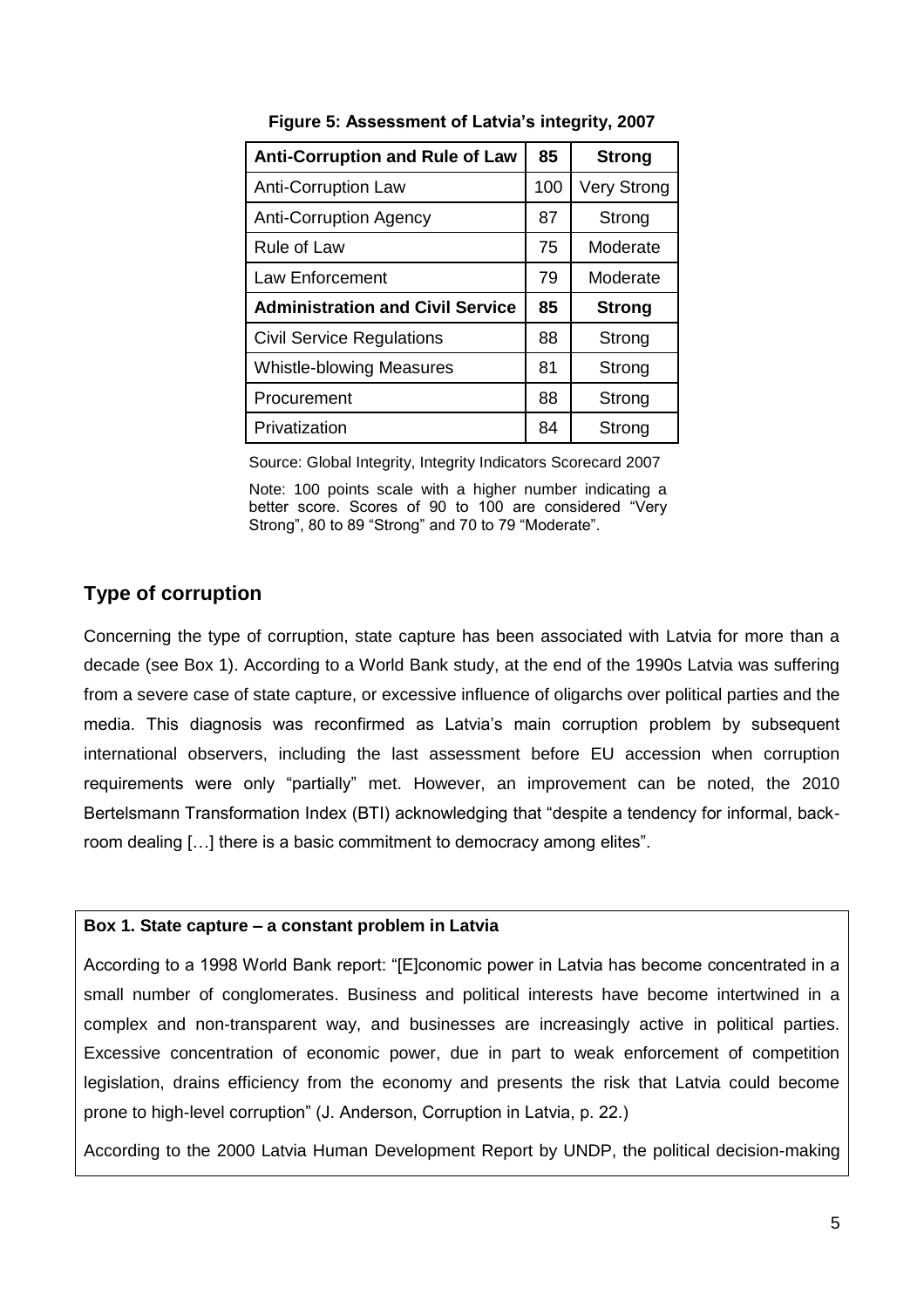process is characterized by informal processes that take place outside official structures, in which private actors with interests in legislative results have considerable hidden influence.

In a 2001 interview Inese Voika, the Head of TI Latvia, acknowledges that "there is a lack of transparency in decision-making, as many decisions are actually not taken within official power structures, but rather through "private deals" struck in intertwined political-economic clusters where there is room for corruption". (Ieva Raubiško, Letting in the sunshine, 2001)

Even in the last report monitoring Latvia's preparation for EU membership, in 62 pages the word "corruption" is used 42 times, the country is assessed as only "partially meeting the commitments and requirements for membership" in relation to corruption, and high-level corruption is highlighted. (Comprehensive monitoring report on Latvia's preparations for membership, 2003)

A 2006 KNAB commissioned report notes as characteristics of Latvian politics the existence of "political entrepreneurs" and "political patronage" but it also admits that the links between wealth and political power in Latvia are not so blatantly as in Russia or Ukraine. However, the use of money-power manifests itself in Latvia through donations to political parties, ownership and shareholdings in major newspapers and payments to individual politicians. (Pinto-Duschinsky 2006)

After almost 10 years the World Bank study, the November 2007 Economist Intelligence Unit's country report acknowledges the same type of corruption: "Underlying the recent crisis [the attempted dismiss of the KNAB's head] is the prevalence of high-level corruption in Latvian politics, which has long been vulnerable to "state capture"—excessive influence on the legislative process by certain business interests. [All the parties forming the current governing coalition] to a considerable extent represent the interests of certain powerful sponsors."

In January 2009 the outgoing US ambassador placed corruption and upholding the rule of law among Latvia's greatest challenges. (US Embassy website 2009)

The 2010 Bertelsmann Transformation Index report notes that "[i]nformal economic and business interests, with their close financial ties to political parties, are far more influential than formal ones".

There is also agreement as to the main cause of state capture in Latvia, which is the weakness of party financing legislation. Thus parties are entirely financed by private funds placing them under the control of wealthy patrons. A 2002 OSI report quotes an investigative journalist to describe how the process works: "companies that wish to influence legislation use a network of PR firms with connections to politicians and political parties, which systematically mediate payoffs to parties and individuals. No cases of such activities have been proven, but the passage of a number of laws has raised suspicion". (OSI 2002, pp. 321-322)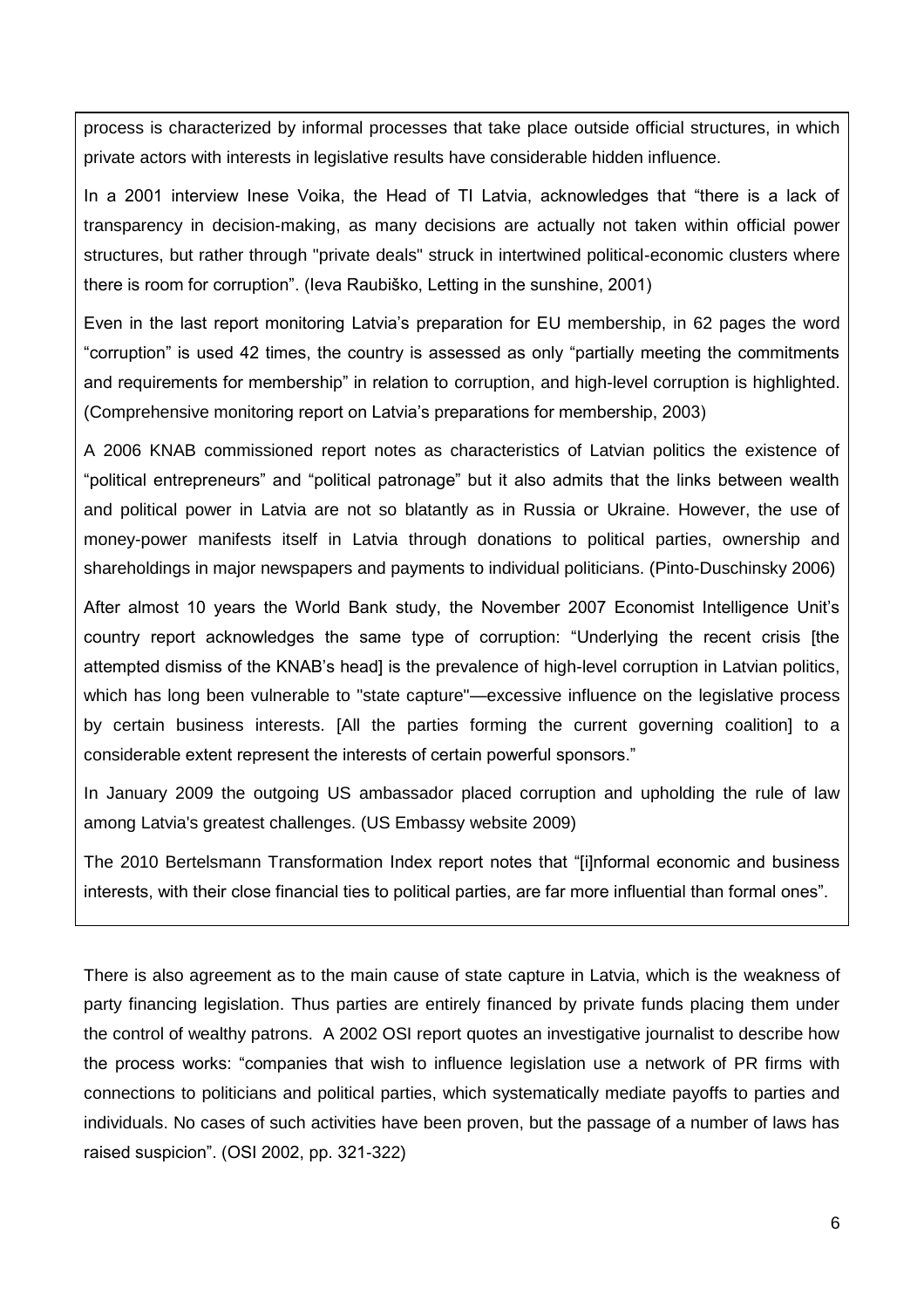Alongside state capture which corresponds to grand corruption, other forms of corruption have also been documented in Latvia. According to a 1998 UNDP report "soft corruption [is] fairly widespread" while a 2003 Sigma assessment notes that "the majority of corruption cases in the public service are petty […] and are mainly found at the service delivery level". However the "bribing expenses" constituted 1.4 percent of the companies' annual turnover in Latvia, much lower than the average 2.2 percent in CEE countries according to a World Bank 2000 survey. Other reviews point to public procurement as a "serious and widespread problem" (Sigma 2003) and to the "small corruption [in] the health care system" (BTI 2008).

Judiciary corruption is documented in Bertelsmann Transformation Index reports. Thus the 2008 report notes that "If one is involved in any kind of trial and does not offer a bribe, it is not certain that one's case will be reviewed on time and according to the law. Trials can be delayed or penalties can be weakened for those who have the means to influence procedure, while ordinary people might be punished more severely. In politically difficult cases, judges may try to avoid involvement in the final judgment." The 2010 report suggests an improvement based on jail convictions of judges and lawyers: "The formal independence of the judiciary is compromised by a widespread perception of judicial corruption, seemingly confirmed by the lengthy terms of imprisonment imposed on of two judges in 2008. Moreover, in 2007 a best-selling book revealed corrupt, illegal, and off-the-record conversations between judges and lawyers, which led to the resignation of several judges and an investigation by the prosecutor's office".

From an institutionalist perspective there is still a long way to reaching universalism in Latvia. Thus the BTI 2008 report remarks that paternalist notions of politics and public disaffection are widespread and that politics is dominated by particularist interests. The simplest proof of this status quo is the fact that despite the public's perception of high levels of political corruption in Latvia, no national politicians have yet been held to account in a court of law.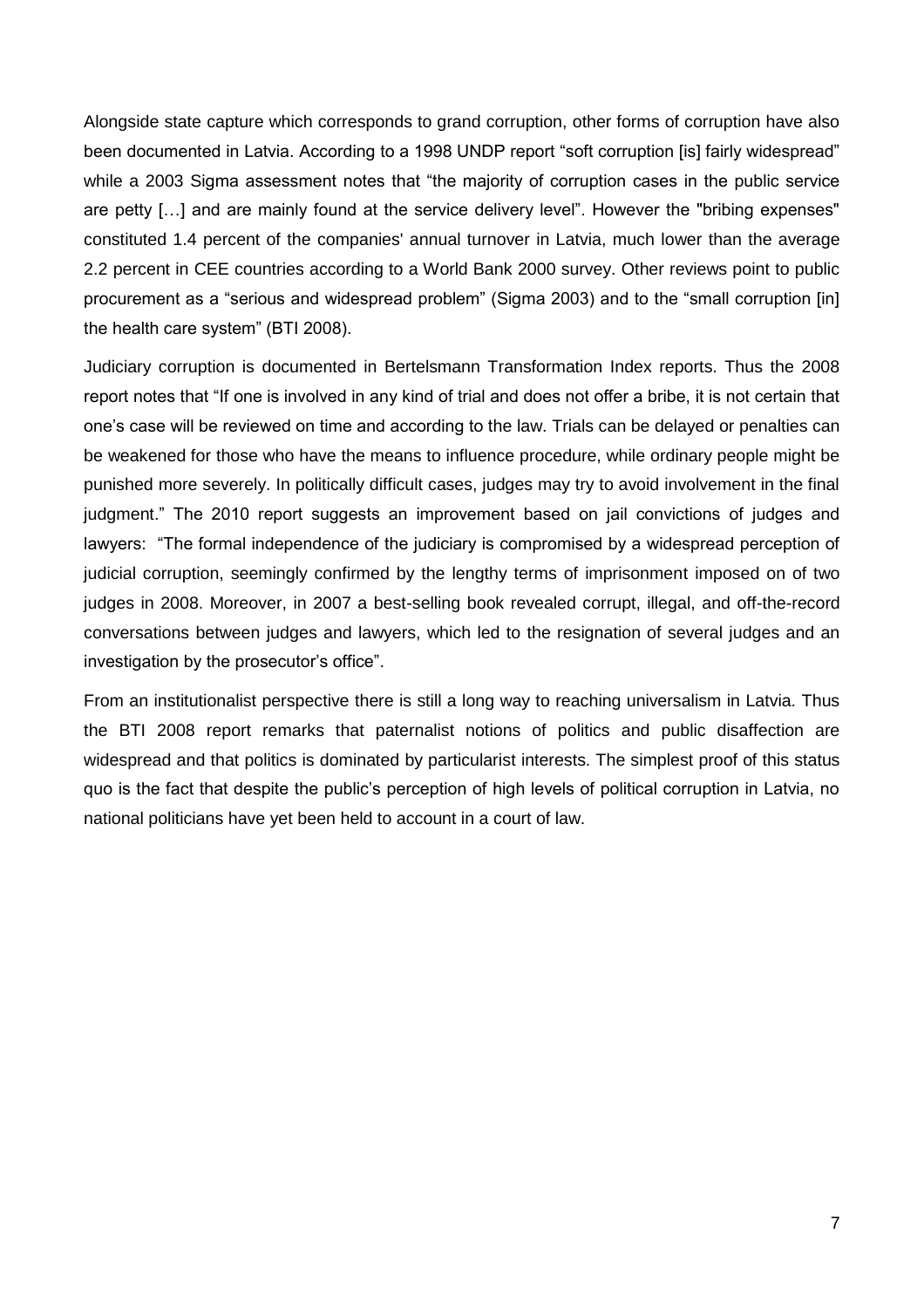# <span id="page-7-0"></span>**2. Civil society overview**

One clear trend that can be identified drawing on the scores assessing the civil society and media in Latvia is the worsening values starting with 2008.

|                              | 1997 | 1998 | 1999 | 2000 | 2001 | 2002 | 2003 | 2004 | 2005 | 2006 | 2007 | 2008 |
|------------------------------|------|------|------|------|------|------|------|------|------|------|------|------|
| <b>NGO</b><br>sustainability | 3.6  | 4.2  | n/a  | 2.8  | 2.9  | 2.8  | 2.7  | 2.6  | 2.6  | 2.6  | 2.7  | 2.7  |
| Legal<br>environment         | 5.0  | 4.0  | n/a  | 3.0  | 3.0  | 2.8  | 2.6  | 2.4  | 2.4  | 2.4  | 2.4  | 2.4  |
| Organizational<br>capacity   | 3.0  | 4.0  | n/a  | 2.6  | 3.3  | 3.0  | 2.9  | 3.0  | 3.0  | 3.0  | 3.0  | 3.0  |
| Financial<br>viability       | 3.0  | 5.0  | n/a  | 3.5  | 3.5  | 3.5  | 3.3  | 3.1  | 3.1  | 3.0  | 3.2  | 3.3  |
| Advocacy                     | 4.0  | 4.0  | n/a  | 3.0  | 2.2  | 2.0  | 2.0  | 2.0  | 2.0  | 2.0  | 2.0  | 2.3  |
| Service<br>provision         | n/a  | n/a  | n/a  | 2.5  | 2.4  | 2.5  | 2.5  | 2.4  | 2.4  | 2.4  | 2.4  | 2.5  |
| Infrastructure               | n/a  | n/a  | n/a  | 3.0  | 3.0  | 3.0  | 2.8  | 2.7  | 2.7  | 2.6  | 2.5  | 2.4  |
| Public Image                 | 3.0  | 4.0  | n/a  | 2.0  | 2.7  | 3.0  | 2.8  | 2.9  | 2.9  | 2.9  | 3.1  | 3.3  |

**Figure 6: USAID's assessment of NGO sustainability in Latvia**

Source: USAID, NGO sustainability index

Note: 7 points scale with higher number being less sustainable. Scores of 1 to 3 indicate "consolidation", scores of 3 to 5 "mid-transition" and scores of 5 to 7 "early transition".

|  | Figure 7: Freedom House's assessment of Civil Society and Independent Media in Latvia |  |  |  |
|--|---------------------------------------------------------------------------------------|--|--|--|
|  |                                                                                       |  |  |  |

|                             | 1998 | 1999-<br>2000 | 2001 | 2002 | 2003 | 2004 | 2005 | 2006 | 2007 | 2008 | 2009 |
|-----------------------------|------|---------------|------|------|------|------|------|------|------|------|------|
| <b>Civil Society</b>        | 2.25 | 2.25          | 2.00 | 2.00 | 2.00 | 2.00 | 1.75 | 1.75 | 1.75 | 1.75 | 1.75 |
| Independent<br><b>Media</b> | 1.75 | 1.75          | 1.75 | 1.75 | 1.75 | 1.50 | 1.50 | 1.50 | 1.50 | 1.75 | 1.75 |

Source: Freedom House, Nations in Transit Report 2009

Note: 7 points scale with a higher number indicating a worse position.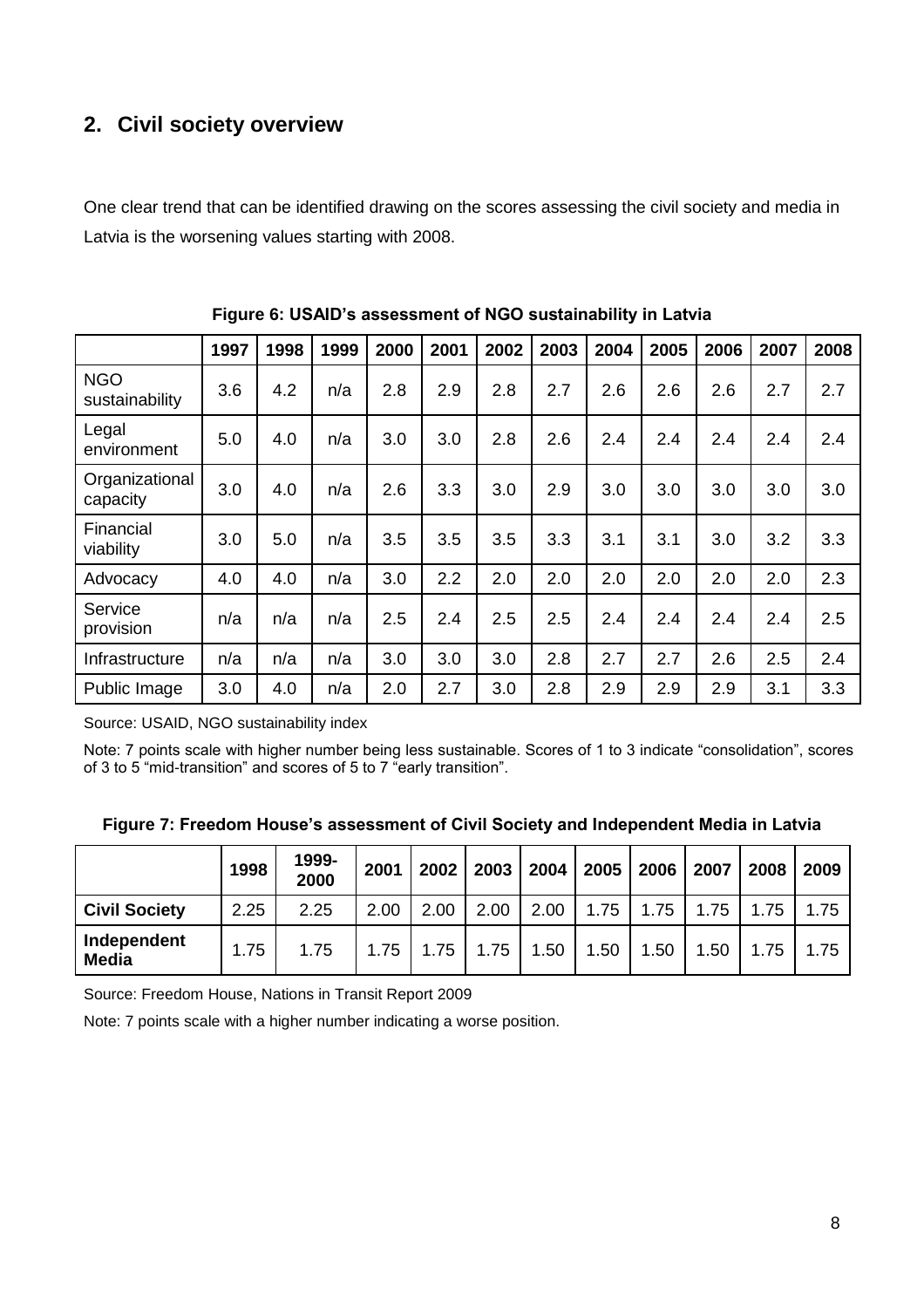| Year                       | 2002 | 2003 | 2004 | 2005 | 2006 | 2007 | 2008 | 2009 |
|----------------------------|------|------|------|------|------|------|------|------|
| <b>Status</b>              | Free | Free | Free | Free | Free | Free | Free | Free |
| <b>Legal Environment</b>   | 2    | 7    | 7    | 5    | 6    | 6    | 6    | 6    |
| <b>Political Influence</b> |      | 5    | 4    | 6    | 7    | 6    | 8    | 8    |
| <b>Economic Pressures</b>  | 10   | 6    | 6    | 6    | 6    | 7    | 8    | 9    |
| <b>Total Score</b>         | 19   | 18   | 17   | 17   | 19   | 19   | 22   | 23   |

**Figure 8: Freedom House's assessment of Freedom of the Press in Latvia**

Source: Freedom House, Freedom of the Press

Note: Legal Environment - 30 points scale, Political Environment - 40 points scale, Economic Environment - 30 points scale, Total Score 100 points scale. Lower values indicate higher freedom of the press. Total Scores of 0 to 30 indicate a "Free" press.

# <span id="page-8-0"></span>**Civil society strength**

Beyond a handful of vigorous organizations, Latvia's civil society remains weak, and leading media are (with some notable exceptions) often themselves in the pockets of vested interests. The primary anti-corruption vehicles in Latvia are two civil society organizations and a journal. Transparency International chapter, Delna, has emerged as the most well-known NGO in Latvia in a 2005 independent survey and is considered very effective in raising public awareness. The Centre for Public Policy Providus, a think tank off-shoot from the Soros Foundation-Latvia, is a more policy orientated anti-corruption NGO. The daily Diena is widely seen as an independent journal, having supported the fight against corruption. This small but vocal civil society sector has tried to bring a much-needed scrutiny to Latvia's politics (see Box 2).

#### **Box 2. Examples of civil society's strengths and weaknesses in anticorruption work**

In 2004 Delna organized demonstrations and successfully went against the ruling coalition and the president to oppose the appointment of the Parliament's speaker, Ingrida Udre, as the Latvian European Commissioner. Delna contested the method of selection and the candidate's integrity for office. Another sign of civil society strength is noted by USAID in 2005, when several cases won by NGOs in the Constitutional Court are seen as a sign that "the judiciary understands the role of NGOs in ensuring good governance". The same source notes that during 2006 many NGO representatives have provided their expertise in mass media on issues like fighting corruption and played an important role in discussions related to the 2006 elections. However, civil society's "finest hour" in Latvia is the successful protest campaign organized in the fall of 2007 against the unfair decree of the prime minister to fire the Director of the Bureau of Fight against Corruption (KNAB).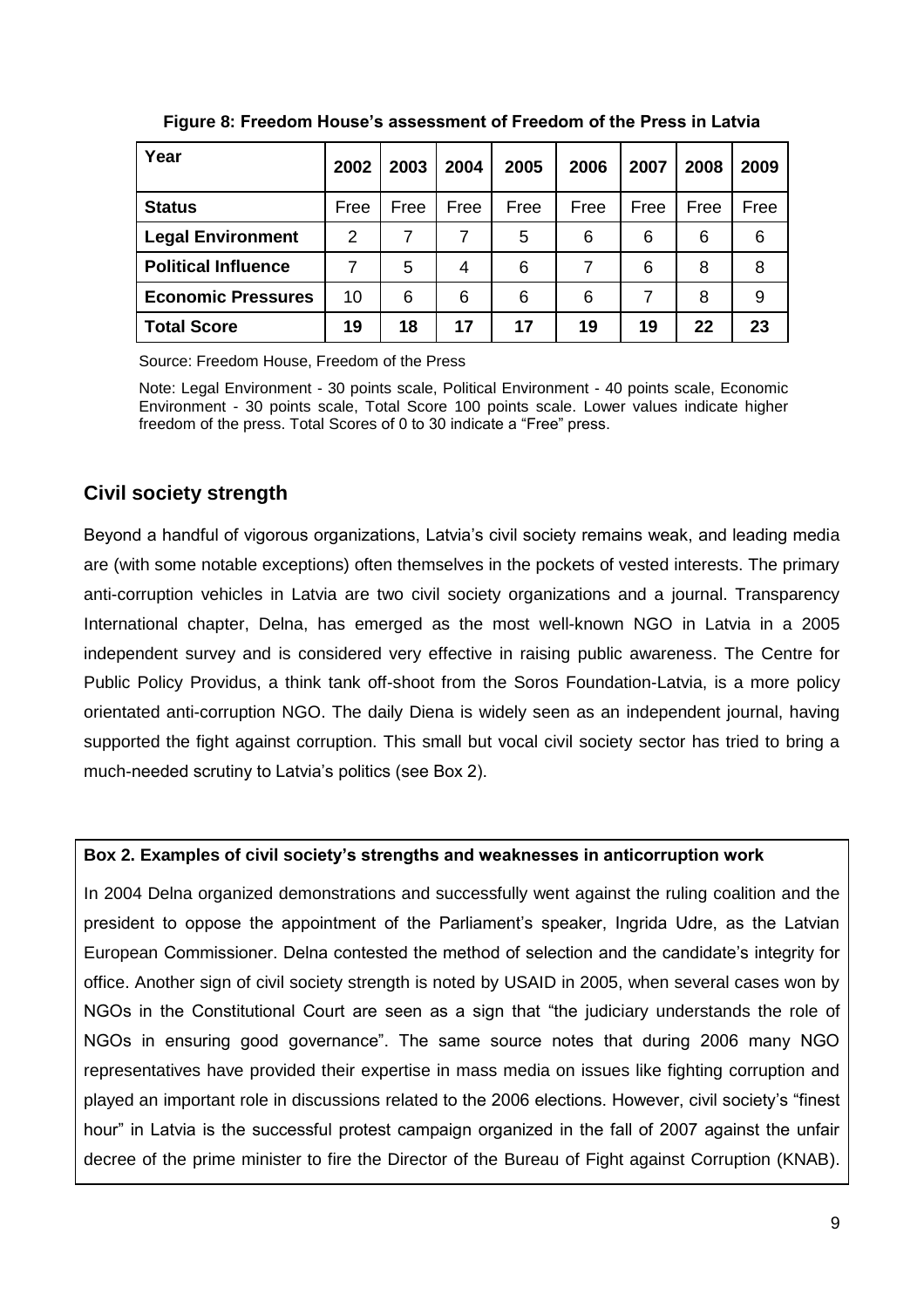The so called "umbrella revolution" (because protesters used umbrellas in the rainy weather) gathered about 10.000 people at the largest rally. The result of the demonstrations was that instead of dismissing the head of the agency, the government fell and the prime minister had to leave his post. Unfortunately this did not prove a decisive victory for Latvian democracy.

Despite this successful protest the chief of the KNAB was dismissed in June 2008 by the next prime minister and the right of civil society to be engaged in the expert commission charged with selecting the next head of KNAB was contested by the Minister of Interior. This only shows that even relatively strong organizations appear to lack the ability to ensure their participation in the decisionmaking process. This state of affairs is documented by the Bertelsmann Transformation Index 2008 report which notes that although there are procedures established to take civil society actors into account, the civil society's weakness facilitates the government's tendency to ignore it. The 2010 edition of the same report explains this weakness through the resentment of Soviet era voluntarism, the strains of the economic transition which have left people with scanty financial resources and little free time and the withdrawal of international donors after EU accession.

## <span id="page-9-0"></span>**Civil society reputation**

-

Civil society's reputation in Latvia is mixed. On one side, TI chapter-Delna is well-regarded by partners, both domestic and foreign, and seemingly respected by government and by its critics as well, while Providus is appreciated for its expertise having kept its objectivity even when working for Government contracts<sup>1</sup>.

However, the public image of NGOs is not uniformly positive. The success of Providus and Delna in promoting a more open democracy and their close watch on election expenses brought attacks from Latvian oligarchs. Thus, in 2006 and 2007, one of the daily newspapers associated with the oligarchs, Neatkariga Rita Avize, conducted a smear campaign against the Soros Foundation, claiming that it was anti-government. The conservative media created and promoted the image of NGOs as foreign agents who implement the secret plans of their donors against traditional Latvian values and the nation state. These stereotypes were promoted also by conservative politicians. This anti-NGO campaign left a negative impression in society regarding NGOs.

Moreover, the unbalanced attitude and actions of the coalition governments led by Aigars Kalvītis between 2004 and 2007 has negatively affected NGO public image. For example, despite events such as the Parliament-NGO Forum and invitations from the Prime Minister for NGOs to discuss

<sup>&</sup>lt;sup>1</sup> For example KNAB financed some of Providus activities in the past (but that did not stop Providus from criticizing their work). Providus also did corruption risk analysis for Naturalization Board, which was not very happy with some recommendations/conclusions. (Partnership for Transparency report 2005)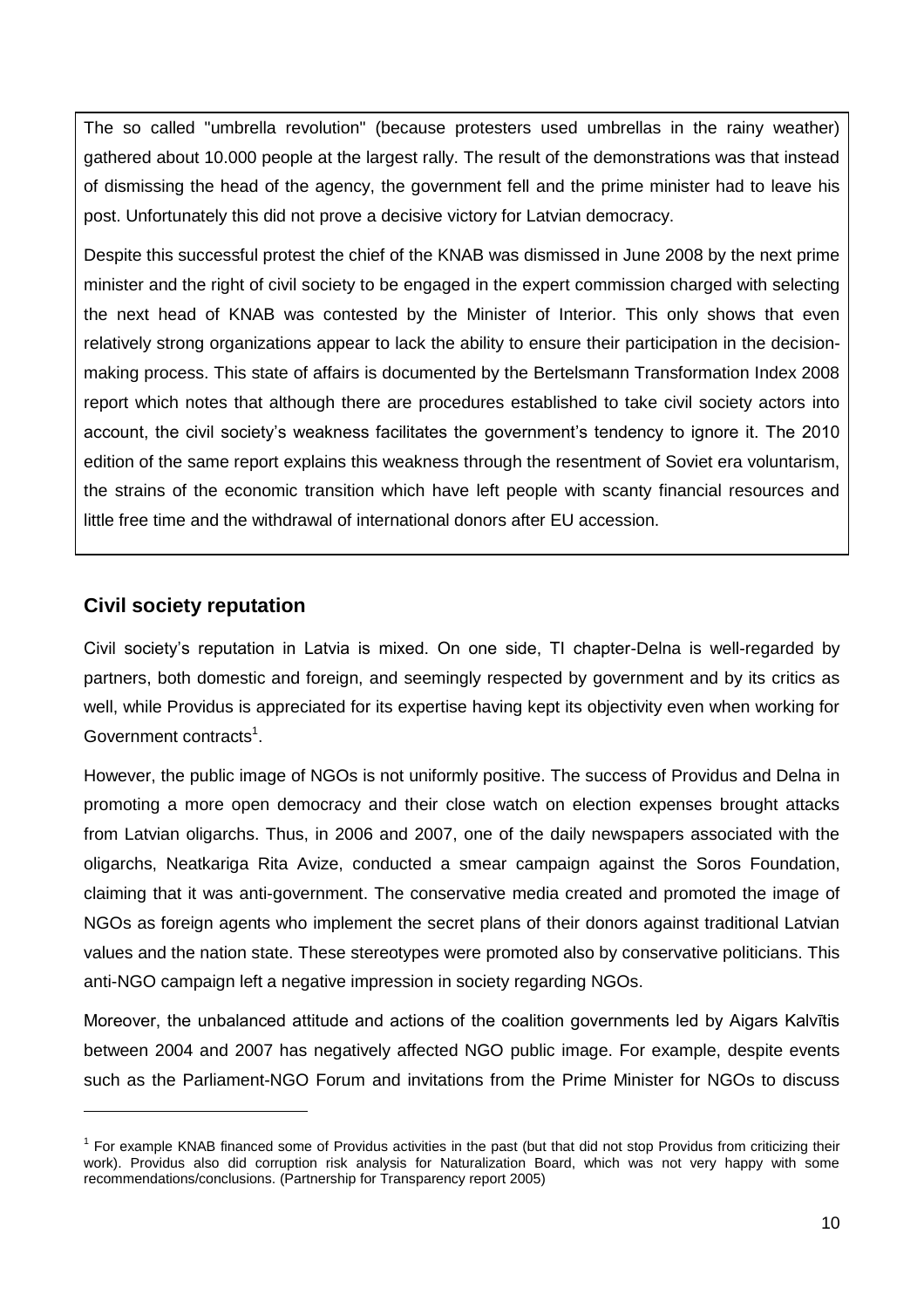their issues with government ministers, the Speaker of Parliament undermined NGOs by requesting them to refrain from criticizing Parliamentary decisions, while the Prime Minister publicly denounced NGOs as troublemakers. (USAID 2007) Additionally, in 2006, Transport Minister Ainars Slesers proposed (unsuccessfully) new legislation limiting the scope of operation for NGOs funded by foreign donors which would have largely neutered the civil society organizations that advocate for transparent and open government, who survive largely from foreign donations, particularly Soros.

The most notable anticorruption event linked with Latvia is the civil society coordinated campaign in support of the Corruption Prevention and Combating Bureau (KNAB) that led to the fall of the government (see Box 5). Analyzing the project database of anticorruption projects that accompanies this report the following comments can be drawn:

- The first anticorruption projects focused on awareness-raising and research
- Most of the funded projects are research and monitoring projects
- The main anticorruption NGOs are TI Latvia Delna and the Center for Public Policy Providus
- The main donors are Soros Foundation Latvia and the Baltic American Partnership Program

Boxes 3 and 4 present the anticorruption heroes and antiheroes that could be identified from the sources reviewed.

#### **Box 3: Anticorruption heroes**

#### **Activists:**

- Valts Kalnins, Senior Researcher, Providus, "Latvia's greatest specialist on corruption and editor of the semiannual report on corruption" (Freedom House 2007)
- Inese Voika, former Delna Chairman; quoted as relevant figure in anticorruption by Baltic American Partnership Program (BAPP)
- Roberts Putnis, former Delna Chairman; quoted by BAPP
- Lolita Cigane, current Delna Chairman; quoted by BAPP
- Vita Terauda, Director, Providus Centre for Public Policy, former head of Soros Foundation, Latvia; quoted by BAPP

#### **Academia:**

Rasma Karklins, Prof. Dept. of Political Science, University of Illinois at Chicago, University of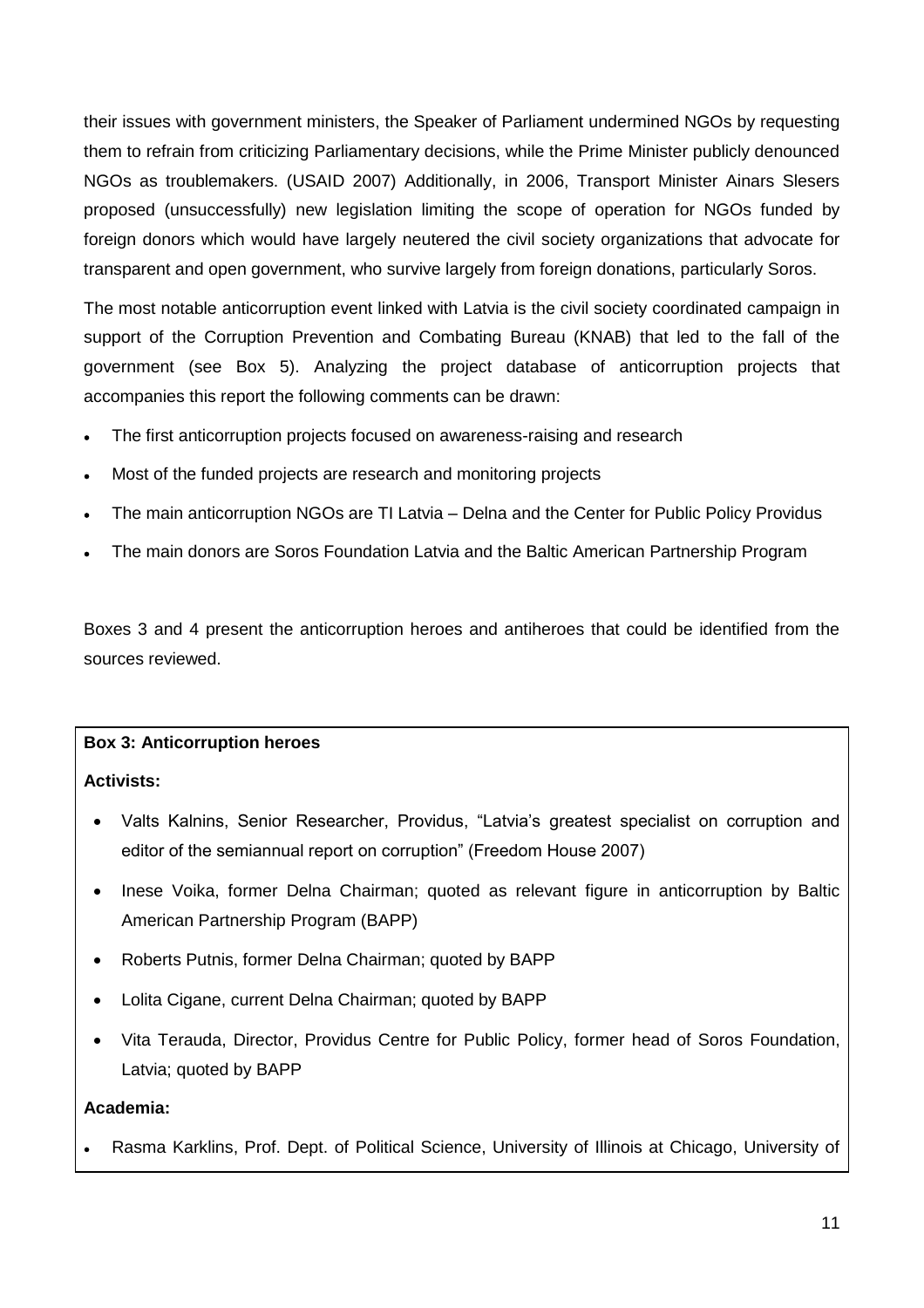Latvia, expert on region and corruption issues, book: The system made me do it;

 Juris Dreifelds, Political Science lecturer, Brock University, Ontario, author of many chapters and articles on the Baltic area; book: Latvia in Transition, author of the Nations in Transit reports for Latvia

## **Prosecutor:**

 Aleksejs Loskutovs, head of KNAB (2004-2008), dismissed for his unexpected efficiency in tackling corruption

#### **Journalists:**

- Pauls Raudseps, editor for the daily Diena, a founder of TI-Latvia Delna (panelist in Sigma Anticorruption meetings)
- Ilze Jaunalksne, LTV public channel journalist, broke a story on government corruption in 2006, was harassed by the financial police and attacked in the newspaper Neatkariga Rita Avize (Freedom House, Freedom of the Press report)
- Janis Dombus, TV journalist, in 2007 he disclosed a signed agreement between the Latvian Social Democratic Workers party and an economic group from the city of Ventspils (Freedom House, Freedom of the Press report)
- Arta Giga, director of the influential weekly news program De Facto on LTV public channel, run stories that were critical of the government, was dismissed in 2007 shortly before a referendum on two controversial national security amendments which would have allowed more political control on KNAB (Freedom House, Freedom of the Press report)

## **Politicians:**

Einars Repse, prime minister (2002-2004), head of Central Bank for almost a decade, launched successful political party and won elections on a anticorruption ticket, shown his commitment to eradicating corruption by targeting members of the government, including his own party, resigned after failing to name as the head of KNAB a person who was well known for her activity in the anticorruption area.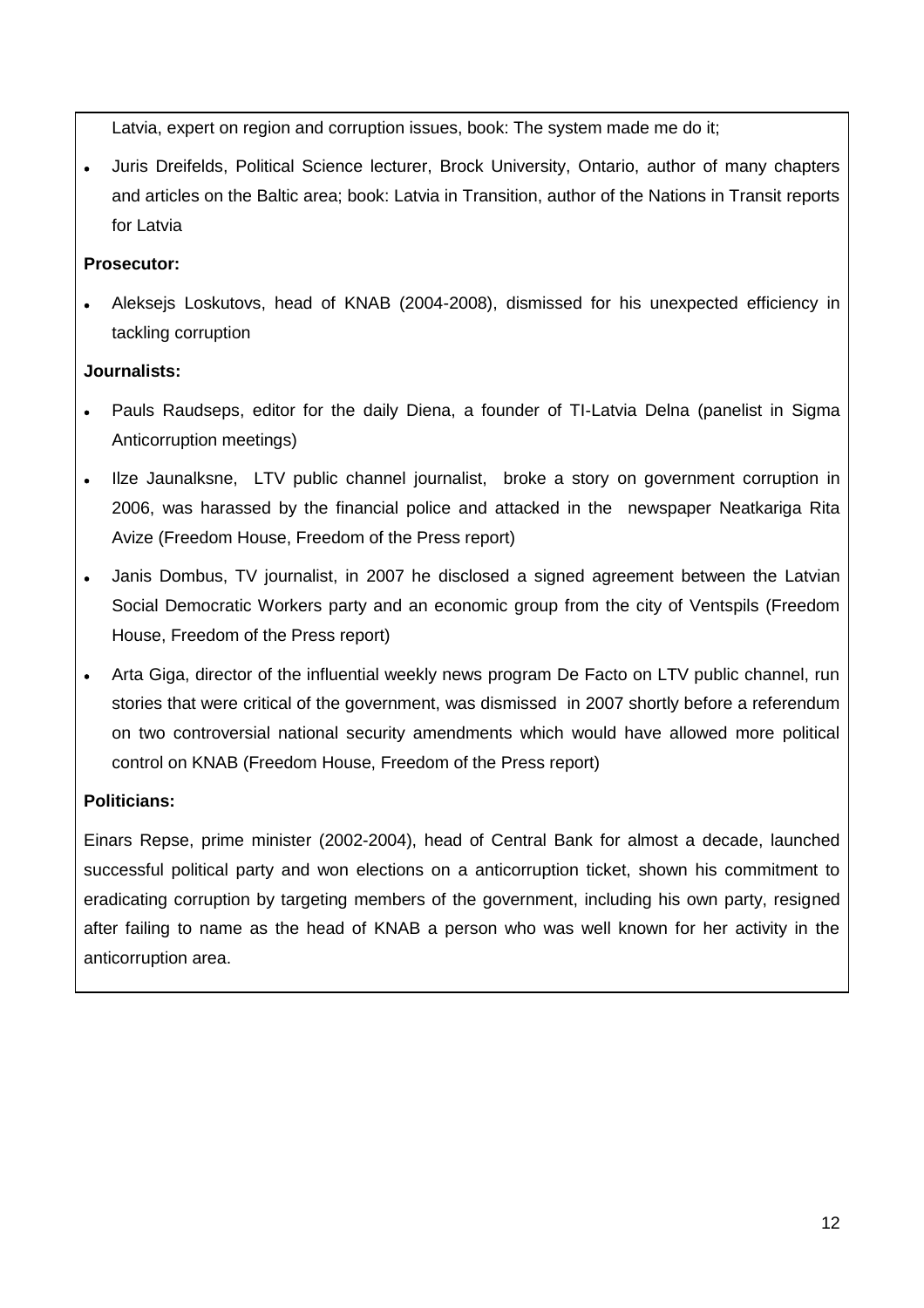#### **Box 4: Anticorruption antiheroes**

The anticorruption antiheroes are what the Nations in the Transit report calls "soviet-educated corrupt oligarchs" as well as their most important political supporters.

#### **Oligarchs:**

- Andris Skele businessman, 3 times prime-minister (1995-97, 1999-2000), founder and main sponsor of the People's Party, heads the Ave Lat economic group built through the privatization of the food processing industry; scandals: Jurmalgeita, Kempmayer affair, delayed trial
- Aivars Lembergs mayor of Ventspils the second largest city and wealthy due to oil transit, leads economic group built on the privatization of Ventspils Nafta and LSL, prime ministerial candidate for the Union of Greens and Farmers party (ZZS) at the 2006 election, also connections with FFF-LNIM, former minister of Economy in 2001, arrested & detained in 2007 for corruption (incarcerated for several months, then granted house arrest) but no final conviction, scandal: Kempmayer affair
- Ainars Slesers, twice minister of Transport, scandal: Jurmalgeita

#### **Scandals:**

- "Jurmalgate" The scandal involved attempts by politicians and business people to bribe a critical swing vote in the 2005 election of the Jurmala city mayor. Jurmala is an exclusive resort town on the Riga Gulf coast.
- "Kempmayer" affair or "digitalgate" the sophisticated attempt to obtain control over Latvia's shares of the mobile telephone company (LMT), worth about US\$150 million, through a fraudulent series of shell corporations.

#### **Politicians:**

- Ingrida Udre, head of the Union of Greens and Farmers (ZZS) ruling party which is supported by Aivars Lembergs, speaker of the parliament, very critical of NGOs that promote liberal values
- Aigars Kalvitis, prime minister (2004-2007), member of People's Party which is supported by Aivars Lembergs, was forced to resign after the failed attempt to dismiss the head on KNAB in 2007

Ivars Godmaris, first post-Soviet prime minister of Latvia (1990-1993), member of Latvia's First Party-Latvian Way (LPP-LC) which is supported by Aivars Lembergs, in his second term as prime minister (2007-2009) the head of KNAB was finally dismissed.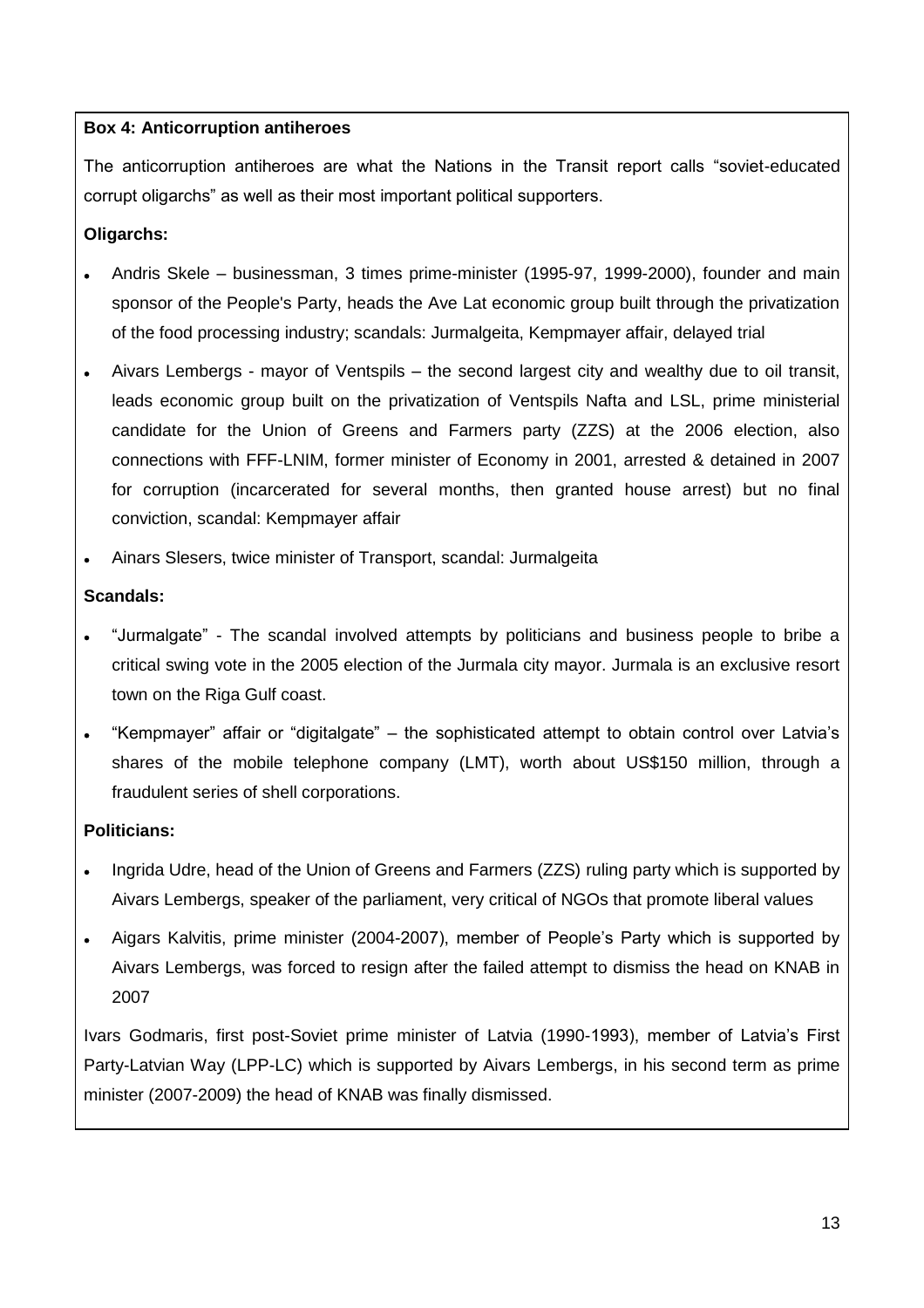# <span id="page-13-0"></span>**3. Government and political society overview**

Before 2002 the institutional scene of anti-corruption was characterized by a serious duplication of functions of the more than 50 institutions or departments that were in charge of fulfilling some functions for preventing, detecting or combating corruption related activities (GRECO 2008). Even after KNAB became fully operational in February 2003, a half dozen other agencies tasked with fighting corruption continued to operate which led to institutional rivalry and low levels of cooperation among these agencies (NIT 2005).

The anti-corruption legal framework is characterized by frequent amendments of the corruption provisions in recent years and shortcomings in the enforcement. GRECO (2008) highlights as issues of concern the transparency of political financing, the supervision of such financing, the sanctions applicable when funding rules are violated as well as their enforcement.

#### **Box 5: Corruption Prevention and Combating Bureau (KNAB) case study**

Because of the severe case of state capture and the lack of previous anticorruption results, two years before planned EU accession, the Latvian Government established a specialized agency to prevent and fight corruption (KNAB). The concept of KNAB (its structure and functions) was partly based on Hong Kong's independent Commission Against Corruption. Latvia's KNAB has advisory, executive, investigative, preventive and educational functions. The agency has broad powers to investigate corruption cases and also control party financing.

However, from the start, KNAB was designed with several institutional flaws potentially undermining its independence (GRECO 2008):

- it is situated under the direct supervision of the prime minister, placing it in the awkward position of having to supervise its supervisors which can lead to a conflict of interests
- the appointment and dismissal procedure for the director of the KNAB cannot be seen to be sufficiently non-partisan (despite the rule that the director cannot be a member of a party), as he is appointed and dismissed by the Parliament upon the recommendation of the Cabinet of Ministers.
- the budget of the KNAB is proposed and decided by the Parliament, the same people the KNAB might potentially investigate

Because he was named by the government formed by three parties closely linked to oligarchs, the KNAB's head, Aleksejs Loskutovs, drew initially much criticism from civil society and the media.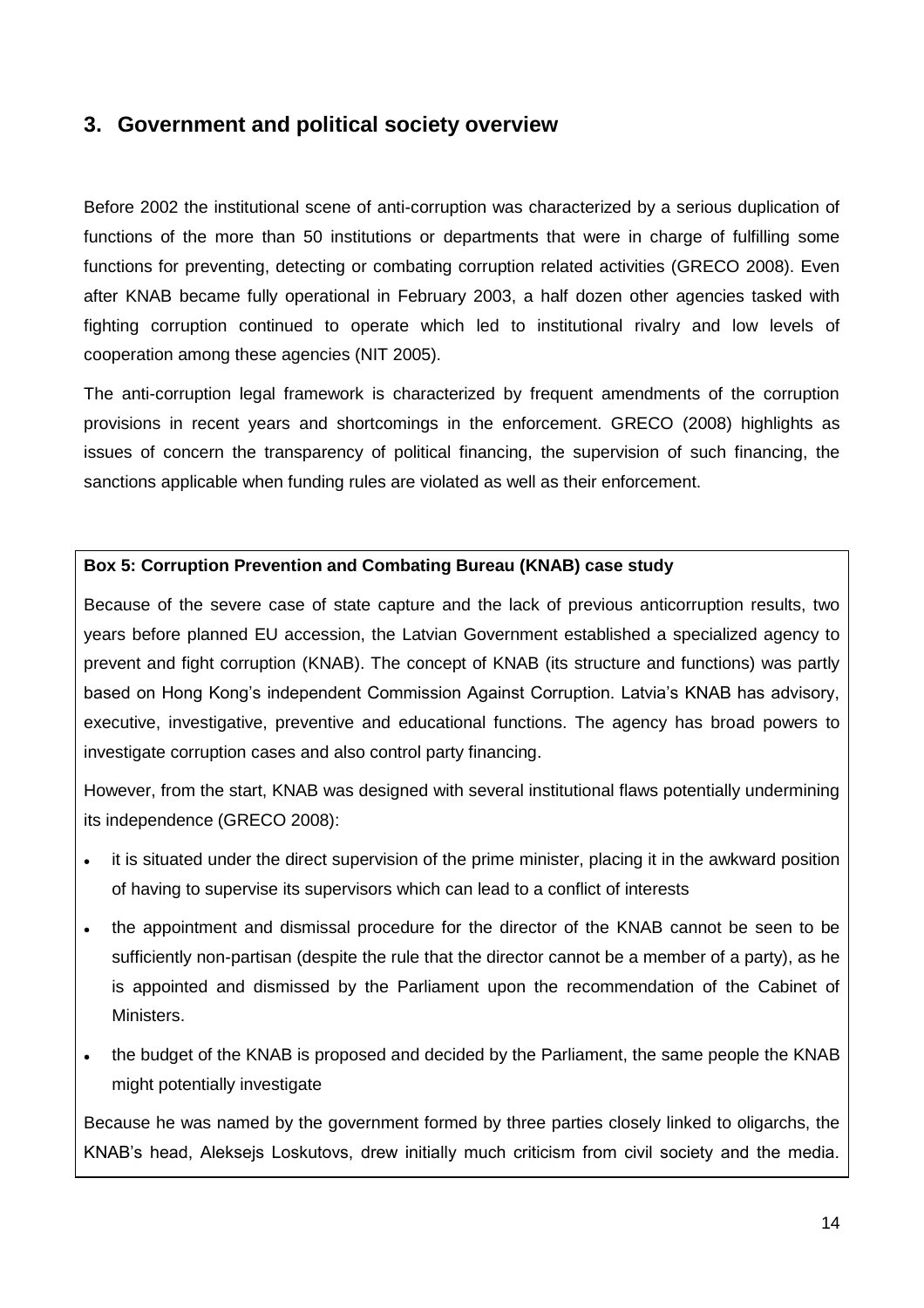However, he later turned out to be an independent manager who tried to protect the investigative branch of the KNAB from external pressure. In fact, his dismiss came as a result of his own success. During his four years in office, KNAB has carried out a large number of high profile, effective investigations of high level corruption and party finances violations. Judges, state secretaries and other senior officials were arrested and prosecuted on corruption charges. This made GRECO (2008) to assess as "beyond any doubt" the professionalism and commitment of the KNAB to enforcing political finance laws. Three cases made a huge impact on the public: an investigation against a major political party (ZZS); the investigation and arrest of one of the oligarchs (Aivars Lembergs) for bribery and trading in influence; investigation of corruption at the municipal level in Jurmala involving two oligarchs.

KNAB's success in curbing corruption led to resistance from politicians and observers expected a "counterblow." This came first as the failed attempt of prime minister Aigars Kalvitis to dismiss the head of KNAB in the fall of 2007 and then by the successful attempt of the next in office, Ivars Godmanis.

The stakeholder analysis of anticorruption (Box 6) shows an apparent opposition between various government agencies. Thus, prevention and audit institutions seem to combat corruption more effectively than enforcement institutions, which appear more reluctant in their efforts. Although "a very crude division", according to Valts Kalnins, as "most of the institutions are by far more complex and internally diverse", this categorization reflects the popular perception on anticorruption institutions in Latvia.

#### **Box 6: Stakeholder analysis of anticorruption public bodies**

#### **Promoters**

- KNAB has proved far more effective than was expected when it was set up in 2003
- Prosecutor-General's Office has refused to be browbeaten by the government and closely collaborated with KNAB
- State Audit Office the popular auditor general, Inguna Sudraba, has proven to be a fiercely independent and outspoken critic of public waste and efficiency and succeeded to determine government to make changes
- Crime and Corruption Prevention Council (CCPC) the parliament's dedicated anti-corruption committee was dissolved in 2007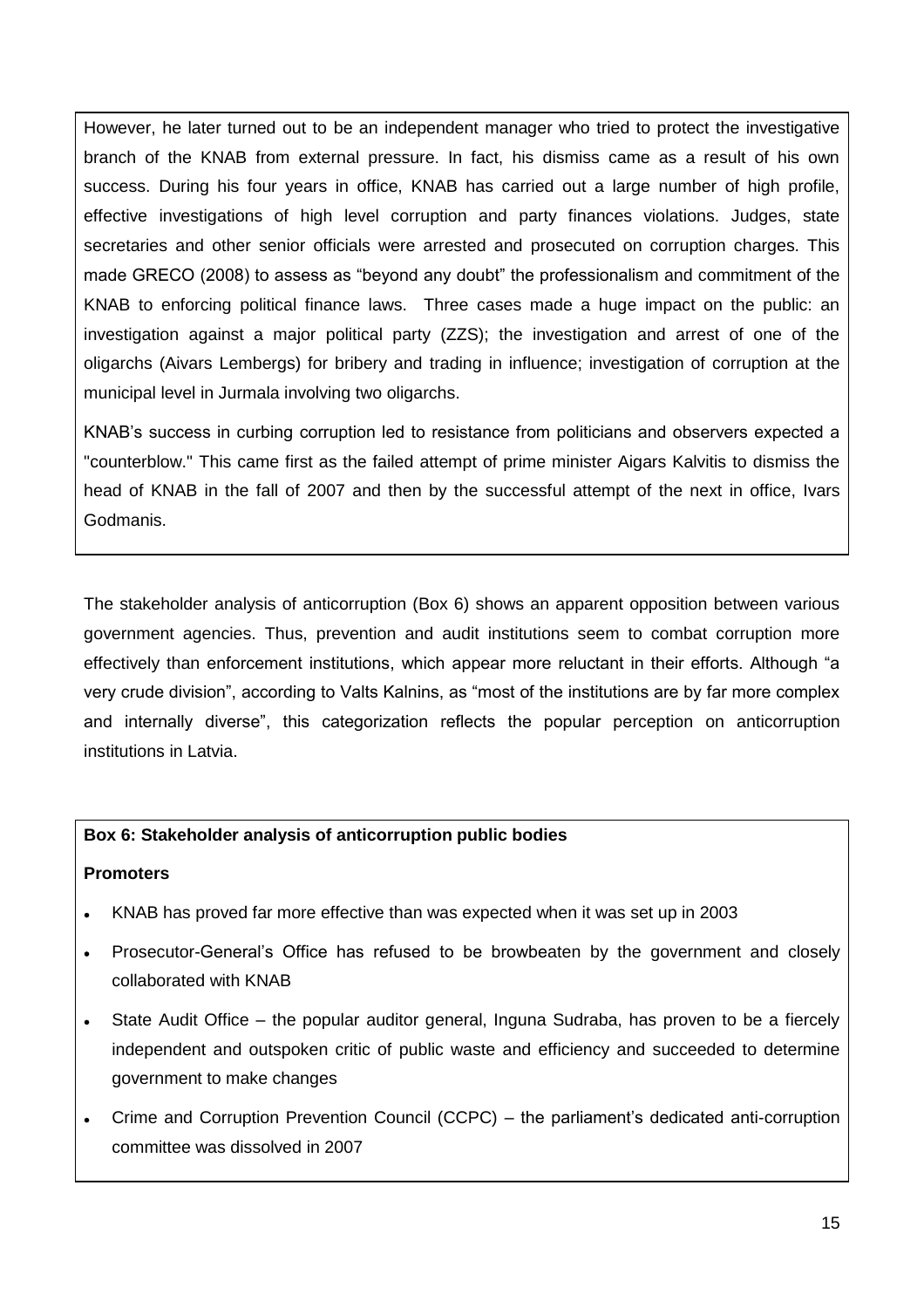#### **Neutrals**

- Procurement Monitoring Bureau monitors the conformity of the procurement procedures with the requirements of the legal acts regulating procurement activities but no information is available on its position
- Security Police, State Police are law enforcement institutions with anticorruption responsibilities but no information is available on their position
- president Valdis Zatlers was supported by Andris Skele to his office and has the right to offer amnesty

#### **Resistant**

Financial Police – harassed investigative journalist in 2006 by tapping private mobile telephone and then leaked transcripts in the media; "As an institution, it has not been very outspoken on any anticorruption issues, as far as individual officials are concerned, you would find various people - from crooks to good ones. (Valts Kalnins, email 16 Feb 2010)"

## <span id="page-15-0"></span>**Historical evolution of anticorruption**

The historical evolution of anticorruption in Latvia can be linked to electoral cycles as well as significant events like the EU integration.

In the early 1990s corruption was barely regulated in Latvia. For example, a 1995 law on conflict of interest lead to the fall of the government in 1997 when some top officials were found retaining positions in private companies despite having joined the government. At that time, Latvia's Criminal Code was still based on its Soviet-era version, which did not consider economic crimes to be as serious as other criminal offenses. This explains, according to former Delna head Inese Voika, why most economic offenders in the 1990s were put on probation instead of receiving tougher sentences. (Raubiško 2001)

In the 1990s Latvia was very active on a formal basis in combating corruption. Thus, Latvia was the first to seek assistance for anti-corruption policy from the World Bank in 1996, the first among EU candidate countries to pass Freedom of Information legislation in 1998 as well as the first in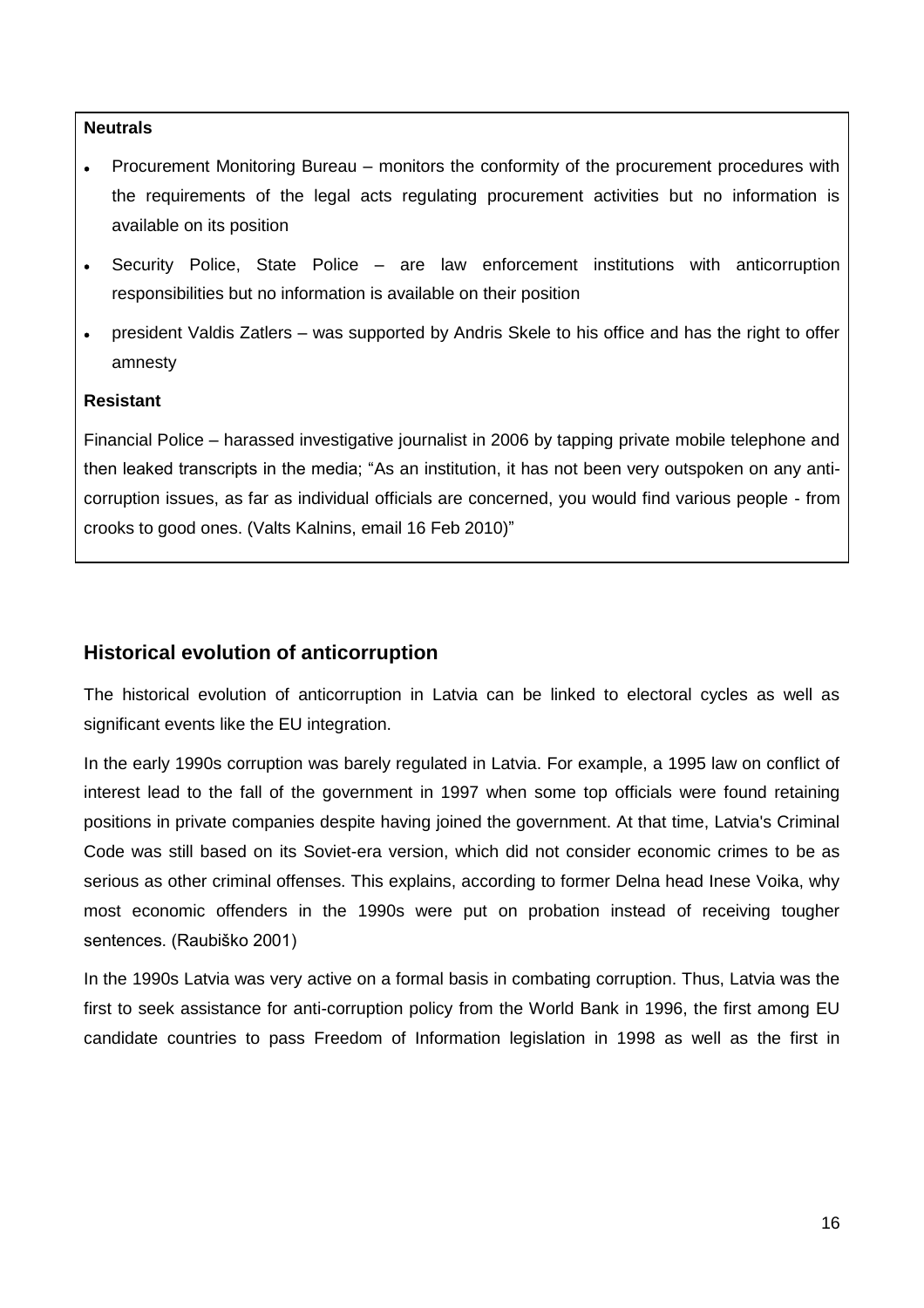initiating a corruption prevention program in CEE as early as 1998. However, the poor enforcement and effectiveness of these measures shows that the governments were just window dressing<sup>2</sup>.

New Era came to power in 2002 on a promise to clean up corruption. Prime Minister Einars Repse (Nov 2002-Mar 2004) was keen to crack down on corruption and about 20 high-ranking officials in ministries, tax offices and the police force have either resigned voluntarily or been fired during this time. Mr Repse showed his commitment to eradicating corruption by targeting members of the government, including his own party. However, progress in the fight against corruption was slow. This was partly because, after Mr Repse's domineering leadership style alienated previous coalition partners, New Era was forced into sharing government with the People's Party, which is generally considered to have a close relationship with oligarchs. Had Aigars Kalvitis, the new prime minister, taken New Era's advice and ejected the Latvia's First Party from the coalition, the government would have retained a majority in the Parliament. Yet Mr Kalvitis preferred to see New Era depart and carry on as part of a minority administration – perhaps "because he feared that, once he had given way on this demand, New Era would adopt a much more aggressive stance on corruption". (EIU July 2006)

Latvia experienced in full the "day after accession" syndrome. Thus, in the first days after joining the EU, when the government felled in January 2004 over disagreements on who to name the as the head of the anticorruption agency (KNAB). The new government formed by three parties closely linked to the oligarchs started harassing the anti-corruption promoters. However, after being the first coalition that wins re-election (by a slim majority) in the October 2006 parliamentary elections, the ruling parties become increasingly blatant and launched an immediate attack on various institutions. Describing the situation EIU (2007) notes: "The common theme seemed to be, first, a desire to limit scrutiny and weaken key institutions, and, second, a complete disregard for appearances". Thus, the Parliament's dedicated anticorruption committee is scrapped by shifting its functions into a body with a much wider remit; the Constitutional Court is weakened by appointing a number of inexperienced judges; the same strategy is tried (unsuccessfully) with the new post of human rights ombudsman; an amendment of the national security laws is proposed (unsuccessfully) in order to allow ministers closer scrutiny of the anticorruption agency; the head of the KNAB is sacked after a first failed attempt and the corruption investigations that threaten the ruling parties leading sponsors are headed off.

-

 $2$  A 2001 review by Delna shows that more than a third of the tasks of the corruption prevention program had not been carried out while a Sigma (2003) report assesses the impact of the Freedom of Information legislation as "uncertain" 5 years after its adoption.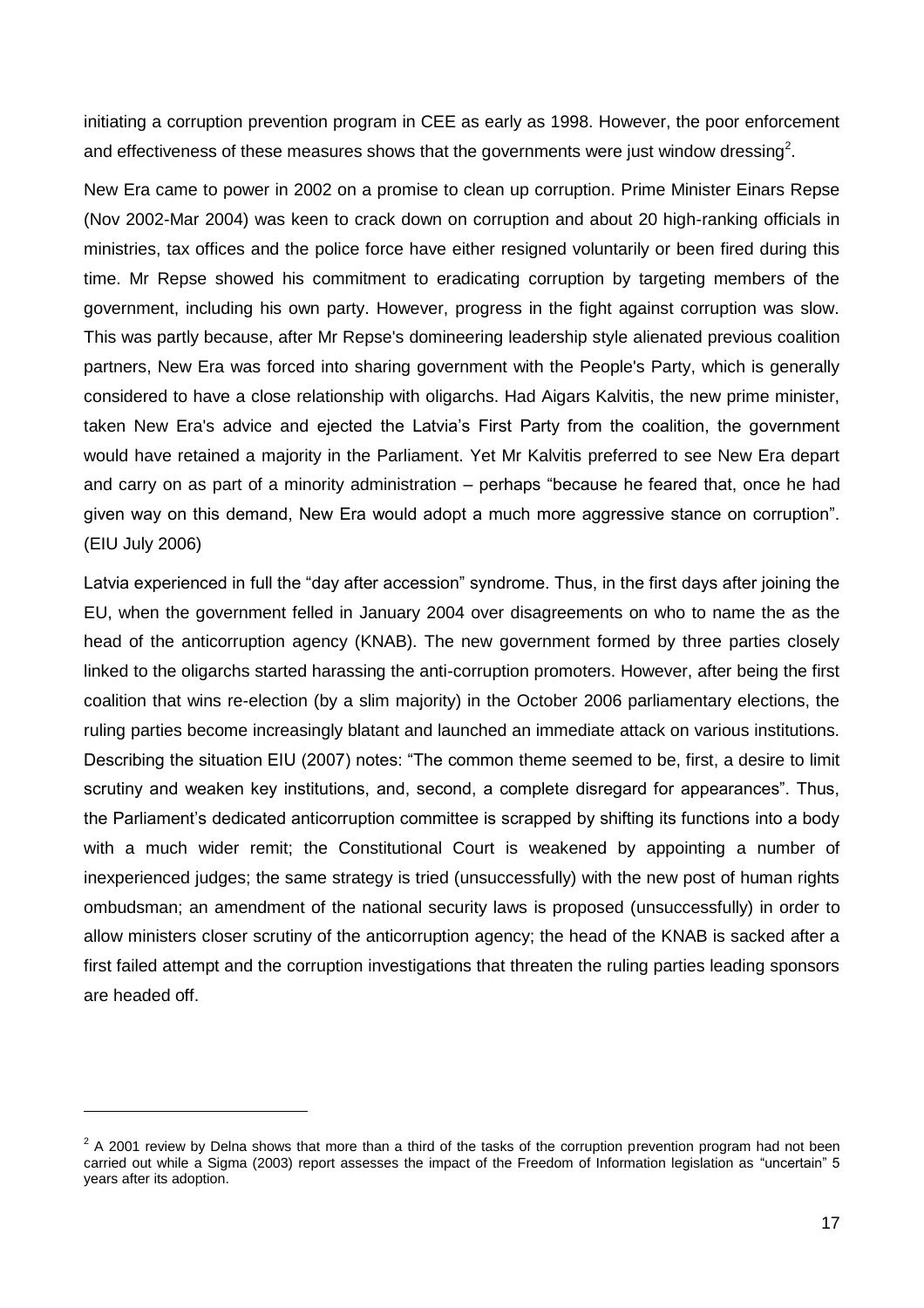## <span id="page-17-0"></span>**Overview of political parties**

-

In Latvia Governments have tended to prove fractious and short-lived, i.e. 15 governments in 20 years.

Parties in Latvia are generally small, isolated, but wealthy. Being one of the few Eastern European countries where there are no direct state subsidies to political organizations, Latvian parties tend to over-rely on financing from wealthy business groups and sponsors, which alienates them from society, marginalizes the role of party members and makes them particularly susceptible to corruption. The general held view is that "the party who spends the most on its advertising campaign wins the elections" (GRECO 2008) and, as proven by KNAB investigations and fines, all parties use loopholes in the party financing law and violate limits on campaign spending.

Daunis Auers (2003) analyzes the institutional weakens of most political parties in Latvia comparing them with Potemkin villages, i.e. "presenting the façade of a party, but lacking the appropriate organizational and sociological features". According to Auers (2003) party membership in Latvia is strikingly low, being the only European country where less than 1% of the eligible population (0.9% or approximately 15,000 people) are members of political parties, the average percentage in Europe being 5%. Low membership is explained by the elitist nature parties which are hard to join<sup>3</sup> and by the low public trust in political parties. These low membership levels lead to parties becoming increasingly "professionalized". Work that is traditionally carried out by a voluntary membership is undertaken by full-time paid professionals or, increasingly, outsourced to media or advertising companies, which further alienates them from society. The 2010 Bertelsmann Transformation Index report shows that Auers analysis is still accurate, noting that nowadays Latvian parties have generally few members (typically around 1,000), a top-down organizational structure, and few links to grass-roots organizations.

According to the Economist Intelligence Unit (2003), there is a perception that, the Union of Greens and Farmers (ZZS) and the First Party-Latvia's Way (LPP-LC) may have connections with the Ventspils business lobby, led by the mayor of Ventspils, Ainars Lembergs, which forms one of two powerful business groupings in Latvia. The People's Party is connected to its founder, the oligarch Andris Skele. Moreover, President Vike-Freiberga indicated at the beginning of July 2007 that the police hold evidence that a large number of deputies were paid from a "slush fund" controlled by Ventspils business interests (EIU 2007).

 $3$  Auers (2003) notes that most parties require candidates to membership to provide references from two or three existing members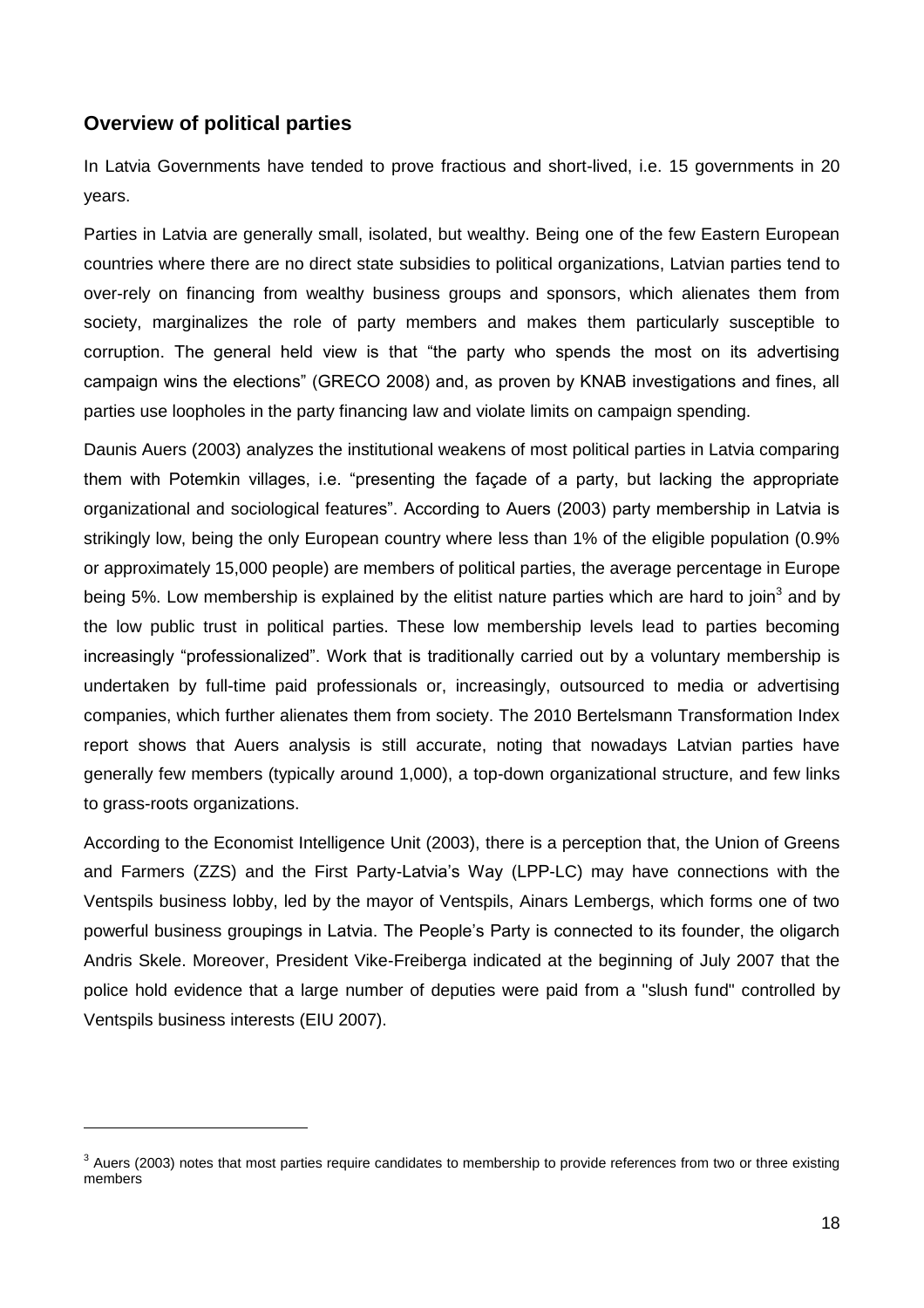## <span id="page-18-0"></span>**Politicians elected on anticorruption tickets**

In its first election campaign, New Era promised to combat corruption and tax evasion. Running on this platform, the party won 23.9% of the popular vote and 26 out of 100 seats in the 2002 legislative election and became the largest party in the Saeima, the parliament of Latvia. It formed a coalition government with 3 other parties, with the New Era leader, Einars Repše, as the prime minister. In January 2004, the coalition fell apart and Repše resigned.

Corruption scandals brought down Andris Skele government in 1997, after the law on conflict of interest was first applied, as well as Aigars Kalvitis' government, after the failed attempt to sack the head of KNAB. The Economist Intelligence Unit notes that corruption scandals could still bring down other governments.

## <span id="page-18-1"></span>**Corrupt politicians reelected**

Despite allegations of corruption, the government based on the People's Party, the Union of Greens and Farmers and the First Party-Latvia's Way, all to a considerable extent representing the interests of certain powerful sponsors, managed to gain re-election in October 2006. The EIU explains their slim victory as a combination of the strong performance of the economy and the flouting laws restricting campaign finance.

Despite the Latvian public's perception of high levels of political corruption in Latvia, no national politicians have yet been held to account in a court of law. Moreover, people are accused of corruption, dismissed and even incarcerated but they are not convicted and they even return to office (Box 7). Apparently, this kind of behavior is encouraged by the 31.4% of the population which believes that corrupt politicians can be supported if they take care also about the rest of the society (Providus - March 2009 survey)

#### **Box 7: In despise of the rule of law**

 Aivars Lembergs – In 2006 the mayor of the second largest city and head of one of the two large groups of interest was arrested and incarcerated being charged with large-scale money laundering, bribery, abuse of office, and failing to declare property for tax purposes. The prosecutor's office suspended him from his position as mayor of Ventspils, but the city council refused to elect a new mayor. The media reported the reluctance of courts to take the case, passing it like a "hot potato" between Riga and Liepaja regional courts, each trying to avoid undertaking responsibility for it. The case still drags on in 2010. In the 2006 he was found not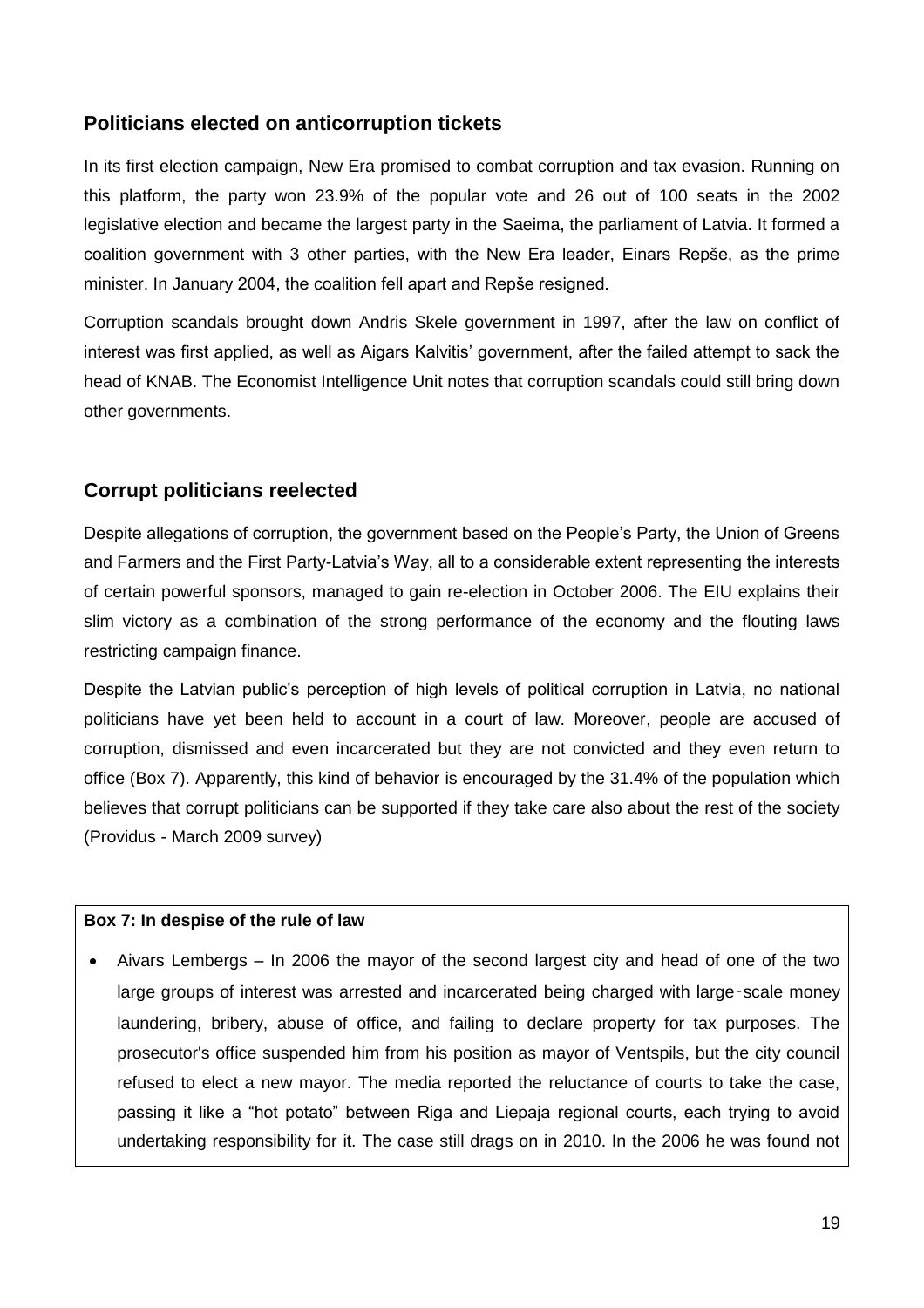guilty in a different case where he had been charged of abuse of power and making false statements in connection with the operation of the Ventspils port.

- Ainars Slesers In March 2006 the prime minister demanded the resignation of the transport minister, Ainars Slesers, who had been implicated in a corruption scandal related to the 2005 mayoral elections in Jurmala. Four persons were charged with bribery in connection with the scandal. Slesers, against whom no criminal charges were filed by year's end, returned to the transport ministry following the October 2006 parliamentary elections.
- Andris Skele associated with the "digitalgate" case which is winding its way to justice after many calculated and accidental digressions.

Riga City Council – the director of the Riga city council's department for development, Vilnis Strams, was arrested in 2007 for soliciting bribes to bypass the planning process, was dismissed by the council but then returned to office.

# <span id="page-19-0"></span>**Parties associated with corruption**

According to a survey ordered by Providus (March 2009), 52.4% of Latvian respondents believe that the People's Party is the most corrupt political party in Latvia, followed by the New Era with 21.9%, Latvia's First Party and Latvia's Way (LPP/LC) with 21.8%, and the Greens and Farmers Union (ZZS) with 20.6%. However, the EIU (2009) sees New Era Party as committed to tackle the culture of unaccountability that seemed to have taken hold under previous governments (the current prime minister, Valdis Dombrovskis, is from the New Era Party).

# <span id="page-19-1"></span>**4. Voters overview**

This section tries to identify if participation to corruption broad and what is the public reaction to corruption.

The overall readiness of the population to give bribes has declined in the last two years. Thus, in 2007, 39% of respondents were willing to give bribes, but in 2009 this number went down to 32% of respondents. (Delna Nov 2009 survey)

GRECO report (2008) notes that most interlocutors pointed to the general low level of public trust in politics. This is confirmed by a March 2009 survey commissioned by Providus according to which the largest part of the population or 56.1% said that any person becoming a politician would try to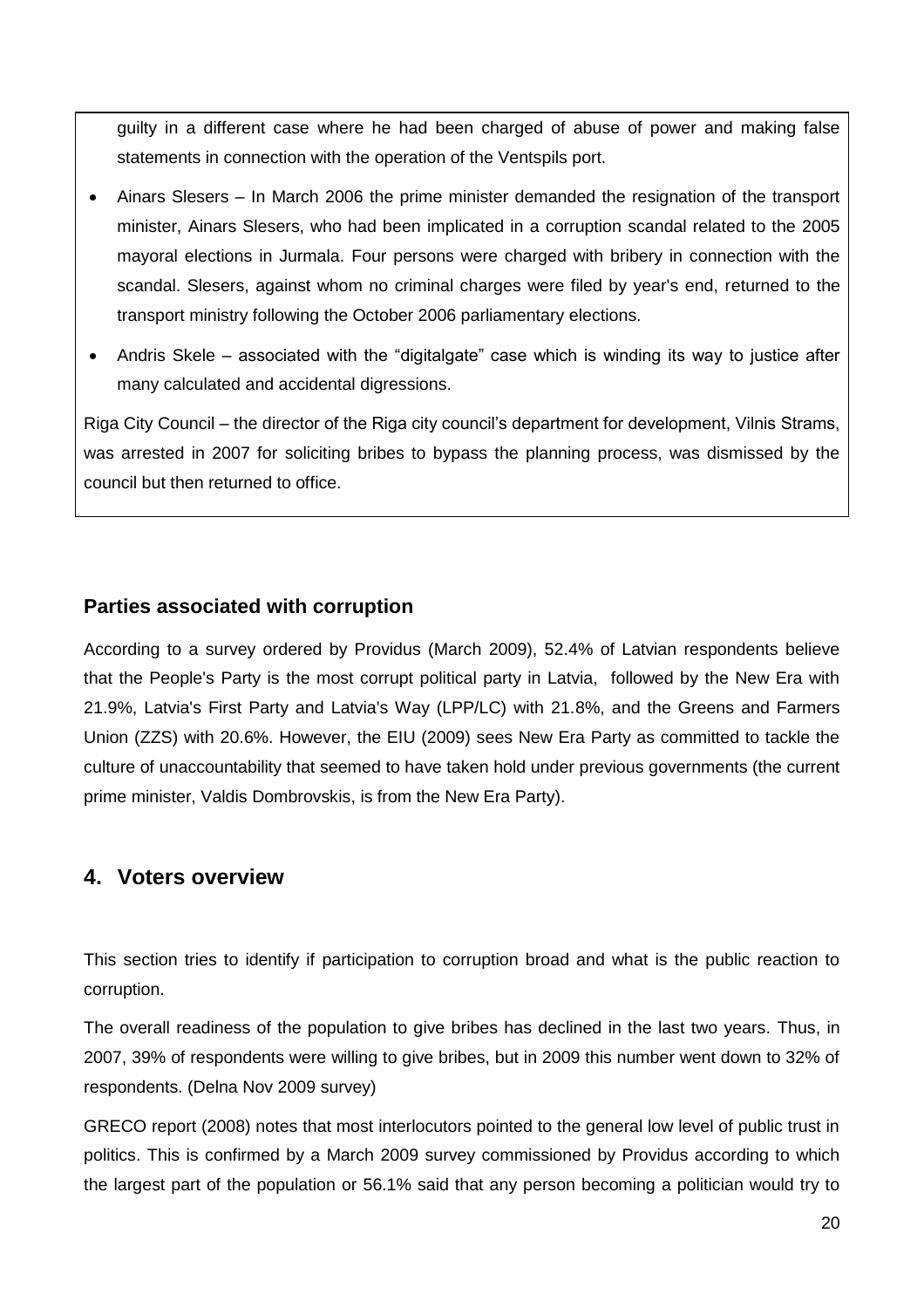use the situation for their own good, Moreover, funding scandals and/or violations of the law brought to light by the KNAB do not seem to influence voting behavior, as they merely seem to confirm the public's low opinion of political parties.

According to the EIU November 2007 report, an increasingly prosperous middle class is emerging in Latvia, which is less inclined to tolerate the influence of "oligarch"-style business figures over the country's affairs and seems ready to demand greater transparency, as proven by the 2007 major demonstrations in support of KNAB's head. This example of solidarity and cohesion served as a warning to the government that the public is less politically apathetic than it thought.

However, the same "prosperous middle class" could not mobilize in the summer of 2008, when the head of KNAB was finally dismissed. Moreover, polling data shows an increasing apathy concerning corruption. Thus, data comparison illustrates that an increasing proportion of respondents who are personally dealing with corruption, do not inform any authority: in 2005 - 18%, in 2007 - 21%, but in 2009 - 27% of the population (Delna Nov 2009 survey). This apathy is reminiscent of what Inese Voika called in 2001 "kitchen-style politics", i.e. people choose to passively criticize and complain about the state of affairs, but they do not personally engage in changing negative practices (Raubiško 2001).

# <span id="page-20-0"></span>**5. References**

**A**nderson, James, *Corruption in Latvia. Survey evidence*, World Bank Report, 1998

**A**uers, Daunis, On *Potemkin Villages and Campaign Finance Reform*, 2003 [http://www.politika.lv/en/topics/quality\\_in\\_politics/15776/](http://www.politika.lv/en/topics/quality_in_politics/15776/)

**B**ertelsmann Stiftung, *BTI 2008 — Latvia Country Report*. Gütersloh: Bertelsmann Stiftung, 2007

**B**ertelsmann Stiftung, *BTI 2010 — Latvia Country Report*. Gütersloh: Bertelsmann Stiftung, 2009

**C**orruption Prevention and Combating Bureau, Public Reports 2005, 2006

**Corruption Prevention and Combating Bureau, website, <http://www.knab.gov.lv/en/> (visited on** February 25, 2010).

**D**ahl, Bob, *Financing of political parties in Latvia. Transparency, regulation and state subsidy*, World Bank grant, prepared for the Ministry of Justice of the Republic of Latvia, 2001.

**E**conomist Intelligence Unit, Latvia Country Reports, October 2003 until February 2010.

**F**reedom House, *Freedom of the Press* Reports

**F**reedom House, *Nations in Transit* Reports